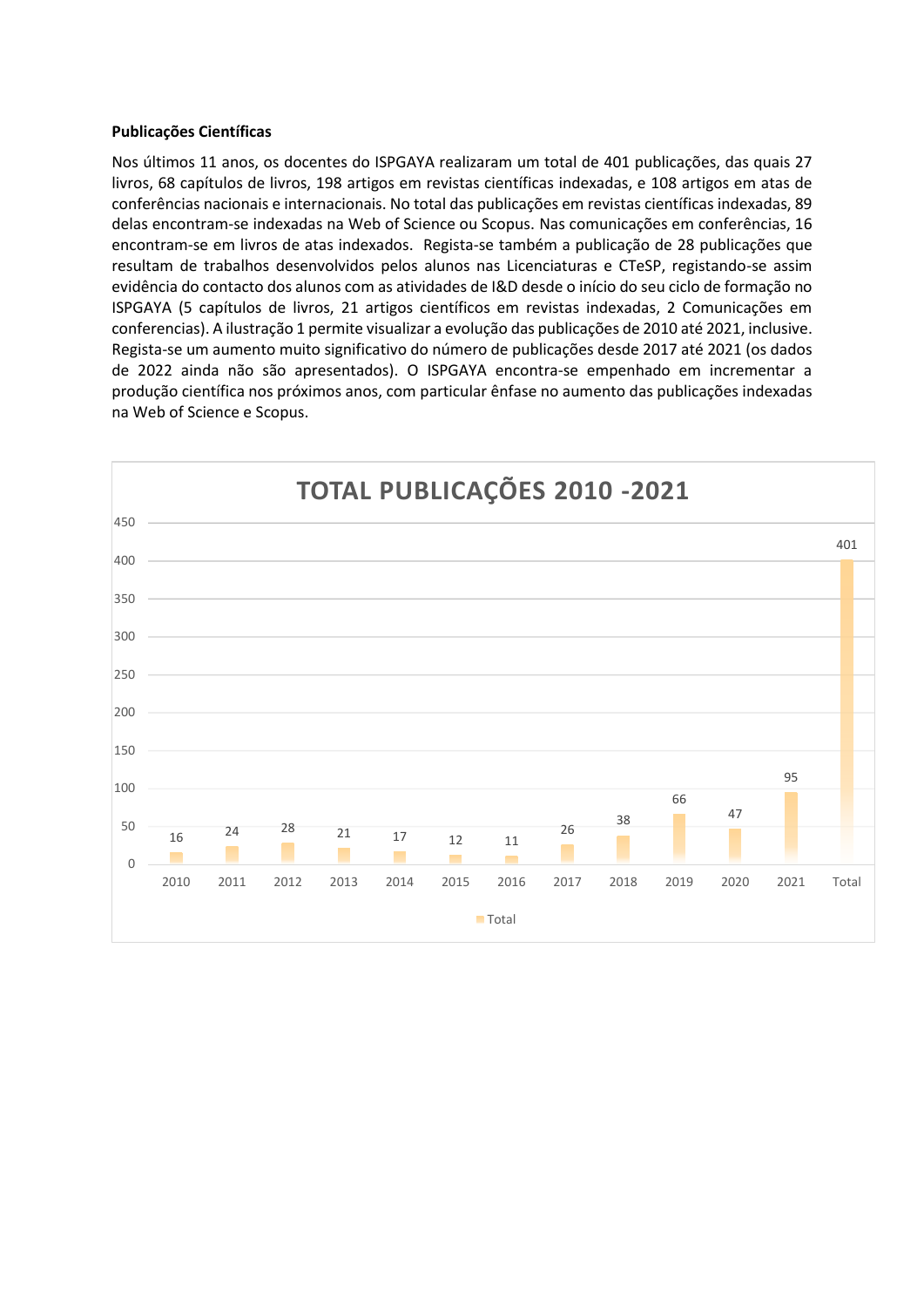

Abaixo apresenta-se a lista completa de publicações entre 2010 até 2021, inclusive, organizadas por tipo de publicação.

## **Livros:**

- 1. **Santos, J. D**., & Pereira, I. V. (Eds.) (2021). *Management and Marketing for Improved Competitiveness and Performance in the Healthcare Sector*. IGI Global. http://doi.org/10.4018/978-1-7998-7263-4
- 2. **Santos, J. D.** (Ed.) (2021). *Cases on Digital Strategies and Management Issues in Modern Organizations*. IGI Global. http://doi.org/10.4018/978-1-7998-1630-0
- 3. **Costa, A. F.** (2021). *Projeto 3D em SolidWorks e SolidCAM*. FCA Editora.
- 4. **Morais**, **J. C.**, **Neves, N**., & Soveral, L. (2020). *Trajetórias académicas e profissionais dos diplomados do ISPGAYA no período 2014-2019*. Vila Nova de Gaia, Portugal: ISPGAYA.
- 5. Nunes, A., Jorge, D. F., **Morais**, J. C., **Monteiro**, J. R., Dias, L. T., Miranda, L., Ricou, M., &Trindade, R. (Eds.) (2019). Título: Atas do 3º Congresso Internacional Promovido pela Revista de Psicologia, Educação e Cultura.
- 6. Nunes, A., **Jorge, D. F**., **Morais**, J. C., **Monteiro**, J. R., Dias, L. T., Miranda, L., Ricou, M., &Trindade, R. (Eds.) (2019). *Livro de Resumos do 3º Congresso Internacional Promovido pela Revista de Psicologia, Educação e Cultura*. Vila Nova de Gaia, Portugal: Edições ISPGAYA.
- 7. **Santos, J. D.,** & **Lima, O. S.** (Eds.) (2019). *Digital Marketing Strategies for Tourism, Hospitality, and Airline Industries*. IGI Global. DOI: 10.4018/978-1-5225-9783-4. ISBN13: 9781522597834. ISBN10: 1522597832. EISBN13: 9781522597858.
- 8. **Almeida, F**., & **Amoêdo, N**. (2019). *Fundamentos de Inferência Estatística*. ISSUU Publishing Services, Palo Alto, USA.
- 9. **Santos, J. D.,** & **Lousã, M. J. D.** (2018). *Como fazer trabalhos académicos*. Portugal: Porto Editora.
- 10.**Almeida, F.,** &**Santos, J. D.** (2018). *The Business Plan Reference Manual for IT Businesses*. Aalborg: River Publishers.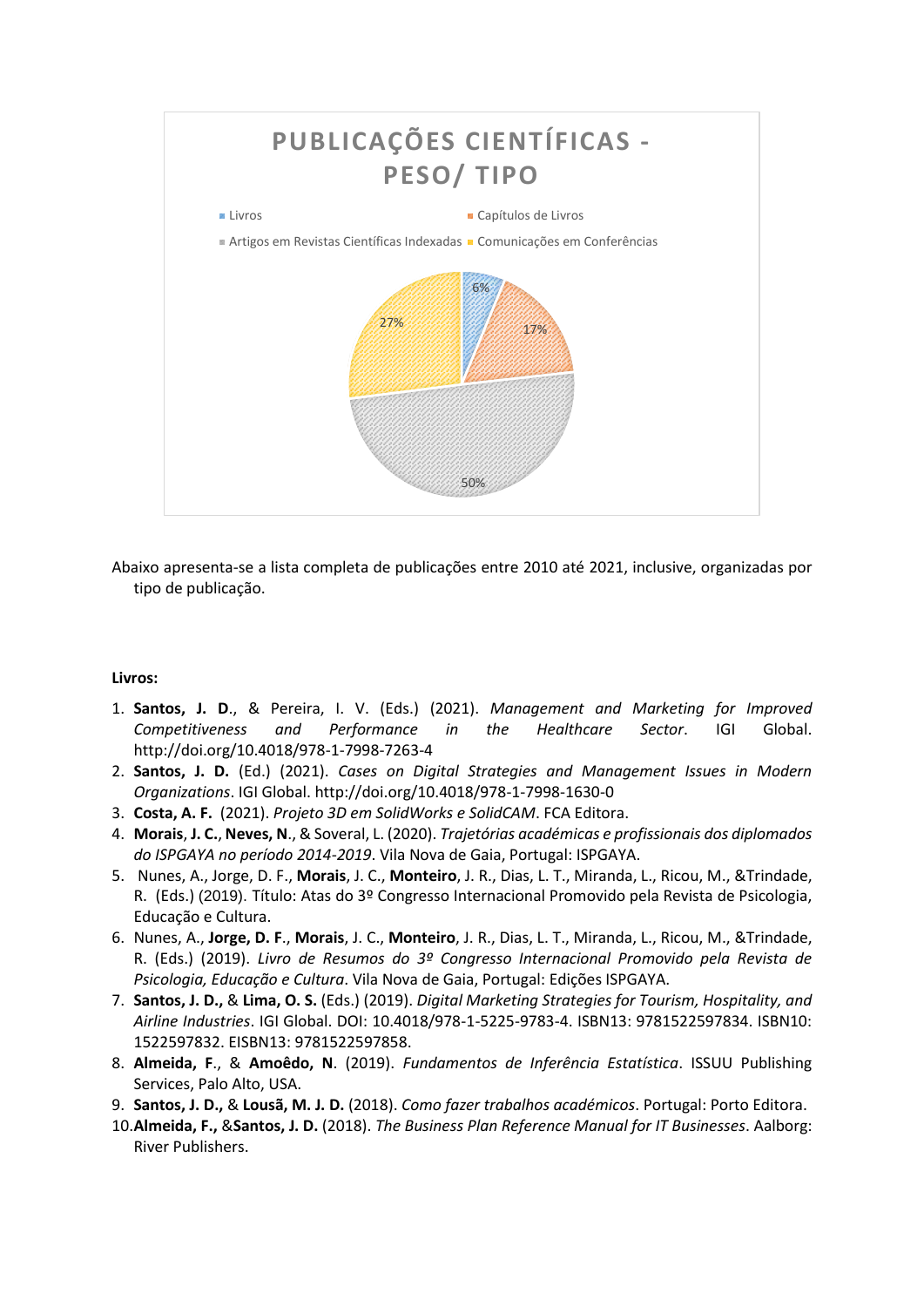- 11.**Almeida, F**. (2018). Visual C#.NET: *Console Applications and Windows Forms*. Palo Alto: ISSUU Publishing.
- 12.**Almeida, F**. (2017). *Concepts and Fundaments of Data Warehousing and OLAP*. Palo Alto: ISSUU Publishing.
- 13.**Loureiro, N**. C., Rocha, M. A., & Costa, J. F. (2017). *2nd Thermodynamic law low-cost testing apparatus: Materialization and Study Cases*. Novas Edições Acadêmicas, Saarbrücken, Alemanha, ISBN 978-3-330-20072
- 14.**Almeida, F.** (2016). *Practical SQL Guide for Relational Databases*. Palo Alto: ISSUU Publishing.
- 15.**Almeida, F.** (2016*). Database Modeling for Relational DBs.* Palo Alto: ISSUU Publishing.
- 16.**Almeida, F.** (2016). *Creation of Charts with PHP, HTML5 and Javascript*. Palo Alto: ISSUU Publishing.
- 17.Almeida, L. S., Araújo, A. M., Cruz, J. F., **Morais**, J. C., & Simões, M. R. (2015). Atas do 2º Congresso Internacional de Psicologia, Educação e Cultura. *Vila Nova de Gaia, Portugal*: Edições Ispgaya.
- 18.**Almeida, F**. (2015). *Developing Effective PL/SQL*. Palo Alto: ISSUU Publishing.
- 19.Portela, I., M., & **Almeida, F**. (Eds.) (2014). *Organizational, Legal, and Technological Dimensions of Information System Administration.* USA: IGI Global.
- 20.**Almeida, F**., Andrade, M., T., Blefari, M., N., Walker, R., Hussmann, H., & Venieris, I. S. (2014). *Enhancing the Internet with the CONVERGENCE System*. London: Springer London.
- 21.Almeida, L. S., Araújo, A. M., Cruz, J. F., **Morais**, J. C., & Simões, M. R., E. (orgs) (2013). *Atas do 1º Congresso Internacional de Psicologia, Educação e Cultura - Desafios Sociais e Educação: Culturas e Práticas* (Org.). Vila Nova de Gaia, Portugal: Edições Ispgaya.
- 22.**Almeida, F.** (2012). *Creation of Value with Open Source Software in the Telecom Field: How to Profit from Open Source?* Saarbrücken: LAP Lambert.
- 23.**Costa, A.** (2012). *Autodesk Inventor 2013 - Curso Completo*. ed. 1, 1 vol. Lisboa: FCA Editora.
- 24.José C. **Morais**., & A. P. Cabral. (2012). *Trajetórias Académicas e Profissionais dos Diplomados do ISPGaya.* Vila Nova de Gaya, Portugal: Edições ISPGaya
- 25.**Santos, J. D., Lousã, M. J. D., & Cabral, A. P**. (2010). *Guia do aluno bem-sucedido*. ed. 1, vol. 1, ISBN: 978-972-8182-12-0. Vila Nova de Gaia: Instituto Superior Politécnico Gaya.

## **Capítulos de livros:**

- 1. Braga, J., & **Silva, O.** (2022). Tourism Entrepreneurship in Portugal and Spain. In *Competitive Landscapes and Innovative*. Switzerland: Springer 2022.
- 2. Braga, J., & **Silva, O.** (2021). Sense and Sensibility in Housing Tourism: Uncovering Patterns of Behavior. In *Handbook of Research on Cultural Heritage and Its Impact on Territory Innovation and Development*. IGI Global. 2021.
- 3. Pereira, I. V., **Santos, J. D.,** & Carvalho, I. N. (2021). Colour Theory in Healthcare Corporate Identity. In José Duarte Santos and Inês Veiga Pereira (Eds.), *Management and Marketing for Improved Competitiveness and Performance in the Healthcare Sector* (pp. 168-187). IGI Global. http://doi.org/10.4018/978-1-7998-7263-4.ch008
- 4. **Almeida, F**., Bernardo, N., & Lacerda, R. (2021). Practical Approach for Apps Design in Compliance With Accessibility, Usability, and User Experience. In Y. Akgül (Ed.), *App and Website Accessibility Developments and Compliance Strategies* (pp. 109-134). Hershey, PA: IGI Global.
- 5. **Almeida, F**. (2021). Corporate Social Responsibility in Academic Spin-offs. In Nilanjan Ray and Abhijeet Bag (Eds.), *Corporate Social Responsibility (CSR) Practices* (pp. 1-6). Boca Raton, Florida: Apple Academic Press.
- 6. **Almeida, F**. & Carneiro, P. (2021). Challenges of privacy in e-learning in the context of COVID-19. In S. Jackowicz & I. Sahin (Eds.), *Online Education during the COVID-19 Pandemic: Issues, Benefits, Challenges, and Strategies* (pp. 19-38). ISTES Organization.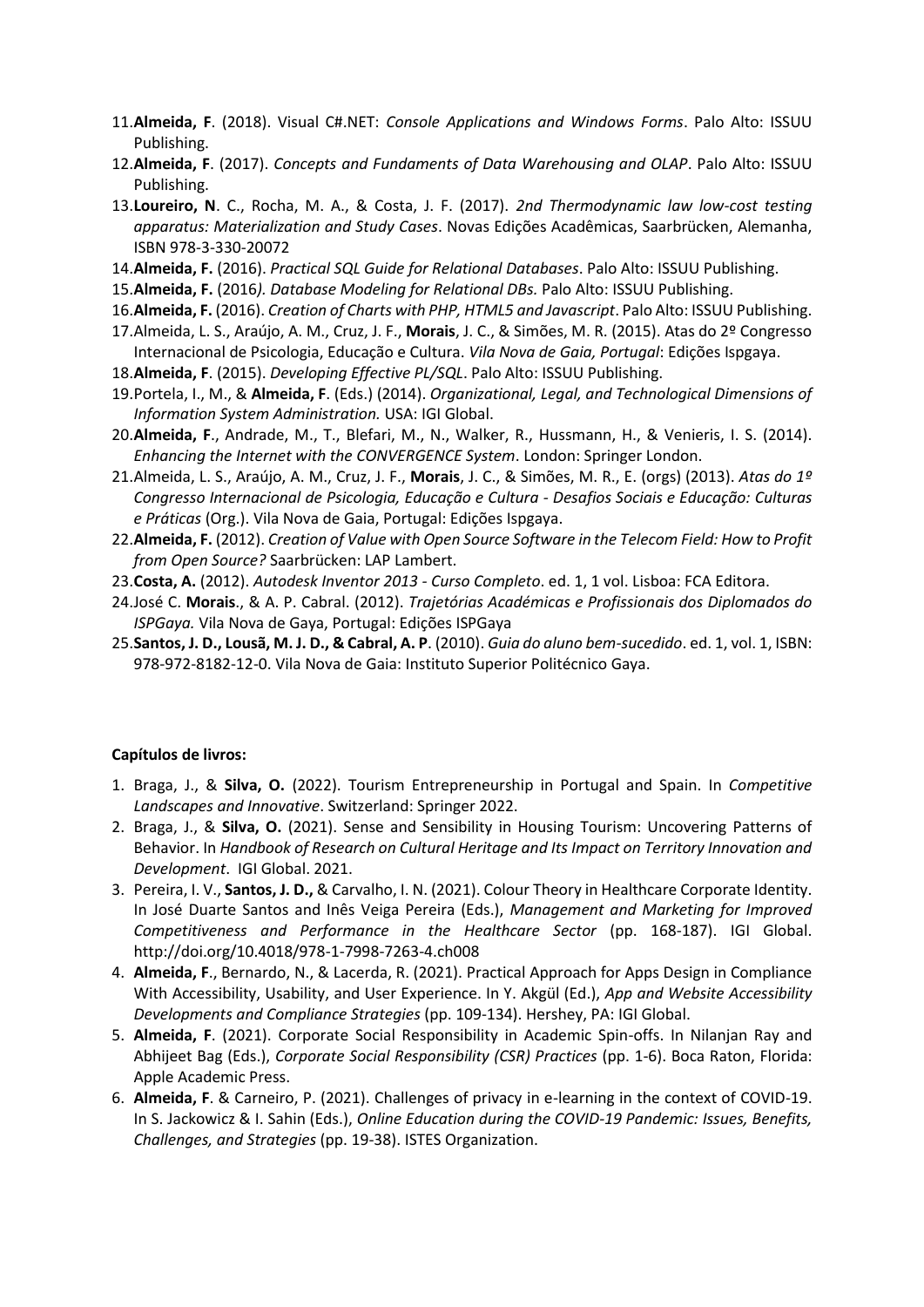- 7. **Almeida, F.,** Miranda, N., & Vieira, B. (2021). Technological Application to Managing a Municipal Urban Garden. In U. Akkucuk (Ed.), *Disruptive Technologies and Eco-Innovation for Sustainable Development* (pp. 109-130). IGI Global.
- 8. **Almeida, F.**, & Simões, J. (2021). Evaluation of the Player's Performance in Entrepreneurship Serious Games. In F. Marzullo, & F. Oliveira (Ed.), *Practical Perspectives on Educational Theory and Game Development* (pp. 148-170). Hershey, PA: IGI Global.
- 9. Miranda, H., & **Almeida, F.** (2021). Municipal Solid Waste Management Using an Inclusive Technological Platform. In C. Popescu (Ed.), *Handbook of Research on Novel Practices and Current Successes in Achieving the Sustainable Development Goals* (pp. 137-157). Hershey, PA: IGI Global.
- 10.**Almeida, F.,** Adão, D., & Martins, C. (2021). Decision Support System for Assigning Members to Agile Teams. In I. Management Association (Ed.), *Research Anthology on Decision Support Systems and Decision Management in Healthcare, Business, and Engineering* (pp. 658-677). IGI Global.
- 11.Espinheira, E., & **Almeida, F.** (2021). From Management 1.0 to Management 3.0 and Beyond. In Jackson, R., & Reboulet, A. (Ed.), *Effective Strategies for Communicating Insights in Business* (pp. 32-52). IGI Global.
- 12.Cunha, A., & **Almeida, F.** (2021). Proposal of a Technological Platform to Support the Activities of a Charity Organization. In Rahman, H. (Ed.), *Ubiquitous Technologies for Human Development and Knowledge Management* (pp. 143-163). IGI Global.
- 13.Low-Choy, S., **Almeida, F**., & Rose, J. (2021). Combining study findings by using multiple literature review techniques and meta-analysis: A mixed-methods approach. In Emmanuel Manu, Julius Akotia (Eds.), *Secondary Research Methods in the Built Environment*. London, UK: Routledge.
- 14.**Santos, J. D.,** Castelo, J. P., & **Almeida, F**. (2021). Critical Success Factors in a Six Dimensional Model CRM Strategy. In Khosrow-Pour D.B.A., M. (Ed.), *Encyclopedia of Organizational Knowledge, Administration, and Technology* (pp. 2104-2117). Hershey: PA, IGI Global.
- 15.**Almeida, F.,** & **Monteiro, J. A.** (2021). Good Practices in E-Government Accessibility: Lessons From the European Union. In Khosrow-Pour D.B.A., M. (Ed.), *Encyclopedia of Information Science and Technology*, Fifth Edition (pp. 1513-1525). Hershey: PA, IGI Global.
- 16.Reis, M. A. L, Sousa, M. E. S., **Ferreira, A. A.,** Carneiro, Í. S., Melo, C. H., Júnior, M. N. S., & Vieira, M. F. (2021). Effects of CNTs addition on the microstructure and microhardness of stainless steel alloy/carbon-manganese non-alloyed steel welding. *Journal of Composite Materials* (2021): 002199832110072. http://dx.doi.org/10.1177/00219983211007201.
- 17.**Ferreira, A. A**., Roya D., Sousa, J. P., Cruz, J. M., Reis, A. R., & Vieira, M. F. (2021). Optimization of Direct Laser Deposition of a Martensitic Steel Powder (Metco 42C) on 42CrMo4 Steel. *Metals 11* (4) (2021): 672. http://dx.doi.org/10.3390/met11040672.
- 18.**Lopes, S. F. S. F**., Gouveia, L. B., & Reis, P. (2021). Analysis of Efficiency and Effectiveness in the Implementation of the Flipped Classroom in the Context of Higher Education: Experimental Results. In *Handbook of Research on Determining the Reliability of Online Assessment and Distance Learning* (pp. 244-261). IGI Global.
- 19.**Santos, J. D**., & Duarte, P. C. (2021). A influência dos portais imobiliários no processo de decisão de compra. In Sandrina Teixeira, Aron Batista e Gilson Porto Jr. (Orgs.), *Marketing Digital: Estudos e Pesquisas* (pp. 17-58)*.* Efeito Sete Publicações.
- 20.**Santos, J. D**., & Castelo, P. J. (2021). The Adoption of a CRM Strategy Based on the Six-Dimensional Model: A Case Study. In José Duarte Santos (Ed.), *Cases on Digital Strategies and Management Issues in Modern Organizations* (pp. 255-270)*.* IGI Global. https://doi.org/10.4018/978-1-7998- 1630-0.ch011
- 21.Pires, P., Barros, A., & **Santos, J. D.** (2021). THEIA Thermal Insulation: A Business Strategy. In José Duarte Santos (Ed.), *Cases on Digital Strategies and Management Issues in Modern Organizations* (pp. 119-149)*.* IGI Global. https://doi.org/10.4018/978-1-7998-1630-0.ch006
- 22.Singh, S., & **Santos, J. D.** (2021). Investigating the Critical Success Factors of Artificial Intelligence driven CRM in J K Tyres - A B2B Context. In Surabhi Sing (Ed.), *Adoption and Implementation of AI*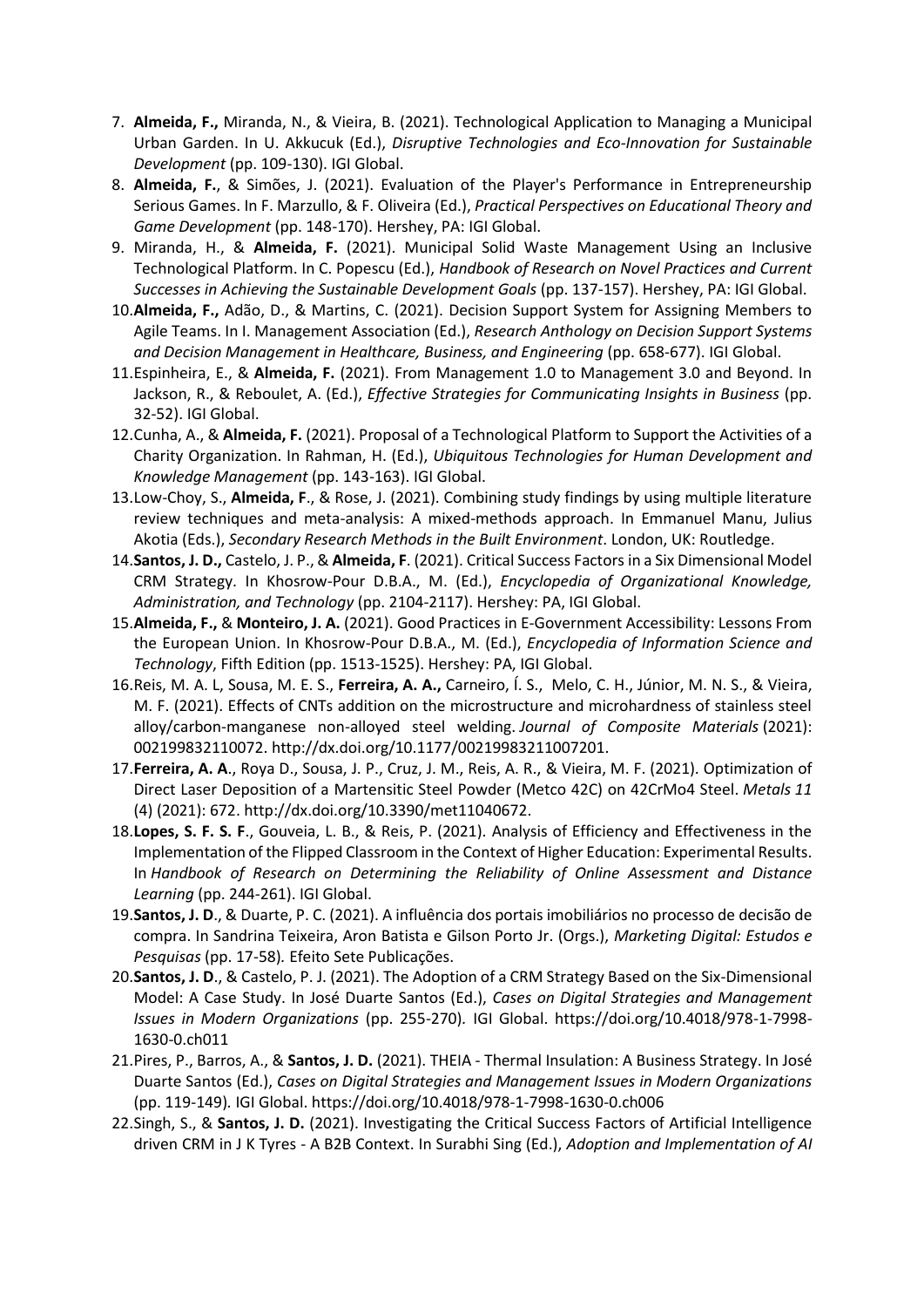*in Customer Relationship Management* (pp. 115-126). IGI Global. https://doi.org/10.4018/978-1- 7998-7959-6.ch007

- 23.Sá, S., **Morais, J.,** & **Almeida, F.** (2021). The Identification of Emotional Intelligence Skills in Higher Education Students with Webqda. In *Advances in Intelligent Systems and Computing* (pp. 45-55). Cham: Springer.
- 24.Lima A. P., **Pacheco J.**, & Silva P. (2021) Wine Marketing Event The Importance of Emotions in a Wine Tasting for Inexperienced Participants. In: Abreu A., Liberato D., González E.A., Garcia Ojeda J.C. (eds) *Advances in Tourism, Technology and Systems*. ICOTTS 2020. Smart Innovation, Systems and Technologies, vol 209. Springer, Singapore. [https://doi.org/10.1007/978-981-33-4260-6\\_24](https://doi.org/10.1007/978-981-33-4260-6_24)
- 25.Roque, J., **Santos, J. D**., **Simões, J.,** & **Almeida, F**. (2020). Exploring the Organizational and Technological Implications on Strategic Business Model Change: A Case Study of One Electronic Marketplace. In Andraz, G., Carrasqueira, H., Pereira, R., & Baleiro, R. (Eds.), *Dynamic Strategic Thinking for Improved Competitiveness and Performance* (pp. 28-51). IGI Global.
- 26.Carvalho, I., & **Almeida, F.** (2020). Promoting Healthy Food Habits Through an mHealth Application. In S. Umair (Ed.), *Mobile Devices and Smart Gadgets in Medical Sciences* (pp. 1-21). Hershey, PA: IGI Global.
- 27.**Santos, J. D**., & Mayer, S. (2020). Social Networks and Cultural Differences: Adidas's Case on Twitter and Sina Weibo. In Patrick Kanyi Wamuyu (Ed.), *Analyzing Global Social Media Consumption* (pp. 121-137). IGI Global. DOI: 10.4018/978-1-7998-4718-2.ch007
- 28.**Almeida, F.,** & **Lourenço, J.** (2020). Privacy and Security Challenges in the Internet of Things. Mehdi Khosrow-Pour (Ed.), *Encyclopedia of Criminal Activities and the Deep Web* (Hersehy, PA: IGI Global.
- 29.Silva Couto, M. C., & **Ferreira, A. D.** (2020). The Importance of Accountability Practices in the Public Sector: Literature Review. Open Government: Concepts, Methodologies, Tools, and Applications, 2493-2506. IGI Global
- 30.**Lucas, C**., Ruiz-Olarría, A. & Gascón, J. (2020). CITAD6 Proceedings. Chaachoua, H. et al. (ed). Esbozo de una praxeología para la enseñanza en torno al cálculo diferencial elemental. *Educação Matemática-Pesquisa*. v. 22, n.4, 725–741. São Paulo, Brasil. ISSN: 1983- 3156. https://doi.org/10.23925/1983-3156.2020v22i4p725-741 [CAPES, EBSCO, LATINDEX, etc.]
- 31.**Lima A.P., Pacheco**, J., & Silva P. (2020) Effects of Experience on Valuing a Tourist Event: A TheoreticalReview and Propositions. In: Rocha Á., Abreu A., de Carvalho J., Liberato D., González E., Liberato P. (eds) *Advances in Tourism, Technology and Smart Systems*. Smart Innovation, Systems and Technologies, vol. 171. Springer, Singapore. [https://doi.org/10.1007/978-981-15-](https://doi.org/10.1007/978-981-15-2024-2_40) [2024-2\\_40](https://doi.org/10.1007/978-981-15-2024-2_40)
- 32.**Almeida, F.** (2019). The Contribution of the Internet of Things to the emergence of sustainable innovation cities. In *Managing Sustainable Innovation: Innovation and Technology Horizons* (pp. 87-103). Abingdon, UK: Routledge.
- 33.**Almeida, F.** (2019). The Contribution of Serious Games for the Success of Students in Entrepreneurship. In *Advances in Higher Education and Professional Development* (pp. 123-148). Hershey, PA: IGI Global.
- 34.**Lucas, C**., Fonseca, C., Gascón, J. & Schneider, M. (2019). The phenomenotechnical potential of reference epistemological models. The case of elementary differential calculus. In M. Bosch, Y. Chevallard, F. J. García, & J. Monaghan (Eds.). *Working with the Anthropological Theory of the Didactic in Mathematics Education. A Comprehensive Casebook*. Part 2. Chapter 6, pp.77-98. London. Editor: Routledge. http://dx.doi.org/10.4324/9780429198168-6 [ISI]
- 35.**Almeida, F.,** & Cunha, E. (2019). A Framework for Longitudinal Analysis of University Spin-Offs. In Leveraging Digital Innovation for Governance, Public Administration, and Citizen Services: Emerging Research and Opportunities (pp. 1-24). Hershey, PA: IGI Global
- 36.Alves, G., & **Santos, J. D.** (2019). Ligação relacional do consumidor de moda: caso Micaela Oliveira. In Paula Rodrigues (Coord.), *Marketing aplicado à moda portuguesa* (pp. 245-261). Chiado Books.
- 37.Lima, A., & **Pacheco, J.** (2019). New Trends and Tools for Customer Relationship: Challenges in Digital Transformation. In P. Peres, F. Moreira, & A. Mesquita (Ed.), Educational and Social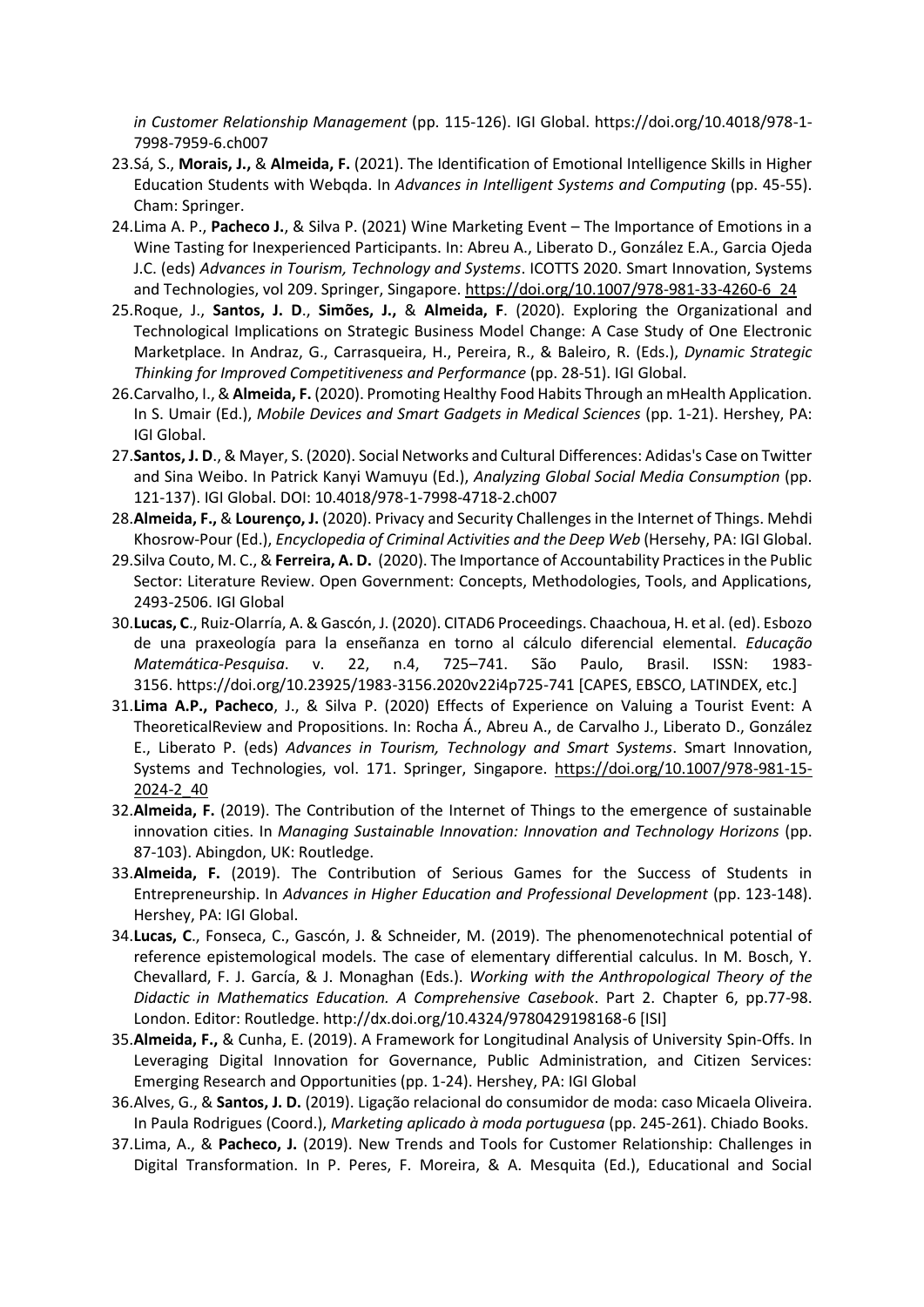Dimensions of Digital Transformation in Organizations (pp. 1-26). IGI Global. https://doi.org/10.4018/978-1-5225-6261-0.ch001

- 38.Alves, G., & **Santos, J. D**. (2019). Marketing relacional. In Paula Rodrigues (Coord.), *Marketing aplicado à moda portuguesa* (pp. 91-117). Chiado Books.
- 39.**Silva, S.,** & Carvalho, P. (2019). Visiting gardens in Portugal: profiling the historic gardens visit and visitors. In *Tourism Innovation: Technology, Sustainability and Creativity*. Vanessa Ratten, Vitor Braga, Jose Álvarez-García, Maria de la Cruz del Rio-Rama (Eds). Londres, Reino Unido: Routledge.
- 40.Santos, J. D., & Almeida, F. L. (2019). Marketing and Technologies Platforms in Smart F-Store. In *Managing Diversity, Innovation, and Infrastructure in Digital Business*, 139-159. Hershey: IGI Global.
- 41.**Lourenço, J.,** & **Almeida, F.** (2019). The Impact of Emergent Technologies in the Evolutionary Path for M-Commerce. In Impact of Mobile Services on Business Development and E-Commerce, 1-21. IGI Global.
- 42.**Simões, J.** (2019). Gamificação na Prática: Três Experiências de Aplicação. In TRANSFORMAÇÕES DO PRESENTE: experiências com a tecnologia para a educação do futuro.
- 43.**Santos, J. D.,** & Castelo, J. P. (2018). The Six Dimensions of Adoption of a CRM Strategy. In *Diverse Methods in Customer Relationship Marketing and Management*, 17-43. Estados Unidos: IGI Global, 2018.
- 44.Reis, L., Rocha, A. P., & **Castro, A. J. M**. (2018). An Electronic Marketplace for Airlines. In Bajo J. et al. (eds). *Highlights of Practical Applications of Agents, Multi-Agent Systems, and Complexity: The PAAMS Collection*. Communications in Computer and Information Science, vol 887. Springer. doi: 10.1007/978-3-319-94779-2\_6
- 45.**Almeida, F.,** & **Monteiro, J. A**. (2018). UX Challenges and Best Practices in Designing Web and Mobile Solutions. In Handbook of Research on Contemporary Perspectives on Web-Based Systems, 68-89. USA: IGI Global.
- 46.**Castro, A. J. M.**, & Rocha, A. P. (2017). Managing Disruptions with a Multi-Agent System for Airline Operations Control. In *Advances in Practical Applications of Cyber-Physical Multi-Agent Systems: The PAAMS Collection*, editado por Bajo, Javier., Vale, Zita., Hallenborg, Kasper., Rocha, Ana Paula., Mathieu, Philippe., Pawlewski, Pawel., Del Val, Elena., et al, 307-310. Springer International Publishing,. 10.1007/978-3-319-59930-4\_26
- 47.Lima, J., Rocha, P., & **Castro, A. J. M.** (2017). Argumentation in the Re-accommodation of Airline Passengers Using Mobile Devices. In *Highlights of Practical Applications of Cyber-Physical Multi-Agent Systems (PAAMS 2017)*, editado por Bajo J. et al., 16-27. Springer International Publishing, 2017.
- 48.**Almeida, F.,** & **Simões, J.** (2017). Serious Games in Entrepreneurship Education. In *Encyclopedia of Information Science and Technology*, Fourth Edition, 800-808. USA: IGI Global.
- 49.**Lopes, S**., Gouveia, L. B., & Reis, P. (2016). O modelo de ensino da flipped classroom (sala de aula invertida) no âmbito do ensino superior. *Dias de Investigação na UFP 2016*.
- 50.Silva Couto, M. C. R., & **Ferreira, A. D.** (2016). The Importance of Accountability Practices in the Public Sector: Literature Review. *Global Perspectives on Risk Management and Accounting in the Public Sector*, 188.
- 51.**Almeida, F., Monteiro, J.,** & **Lousã, M**. (2016). Barriers and Critical Success Factors in E-Health Information Technology:. In Encyclopedia of E-Health and Telemedicine, 13-23. Hershey: IGI Global.
- 52.**Monteiro, J. A., Santos, J. D.,** & **Almeida, F.** (2015). The Involvement of New Ideas in Products and Services Innovation. In *Handbook of Research on Effective Project Management through the Integration of Knowledge and Innovation*, 159-176. Hershey: IGI Global.
- 53.**Silva, S**., & Carvalho, P. (2015). The Portuguese (historic) gardens as strategic tourism resources in the XXI century. An opportunity to promote, to develop and to preserve. In *Gardens and tourism for and beyond economic profit*, 93-105.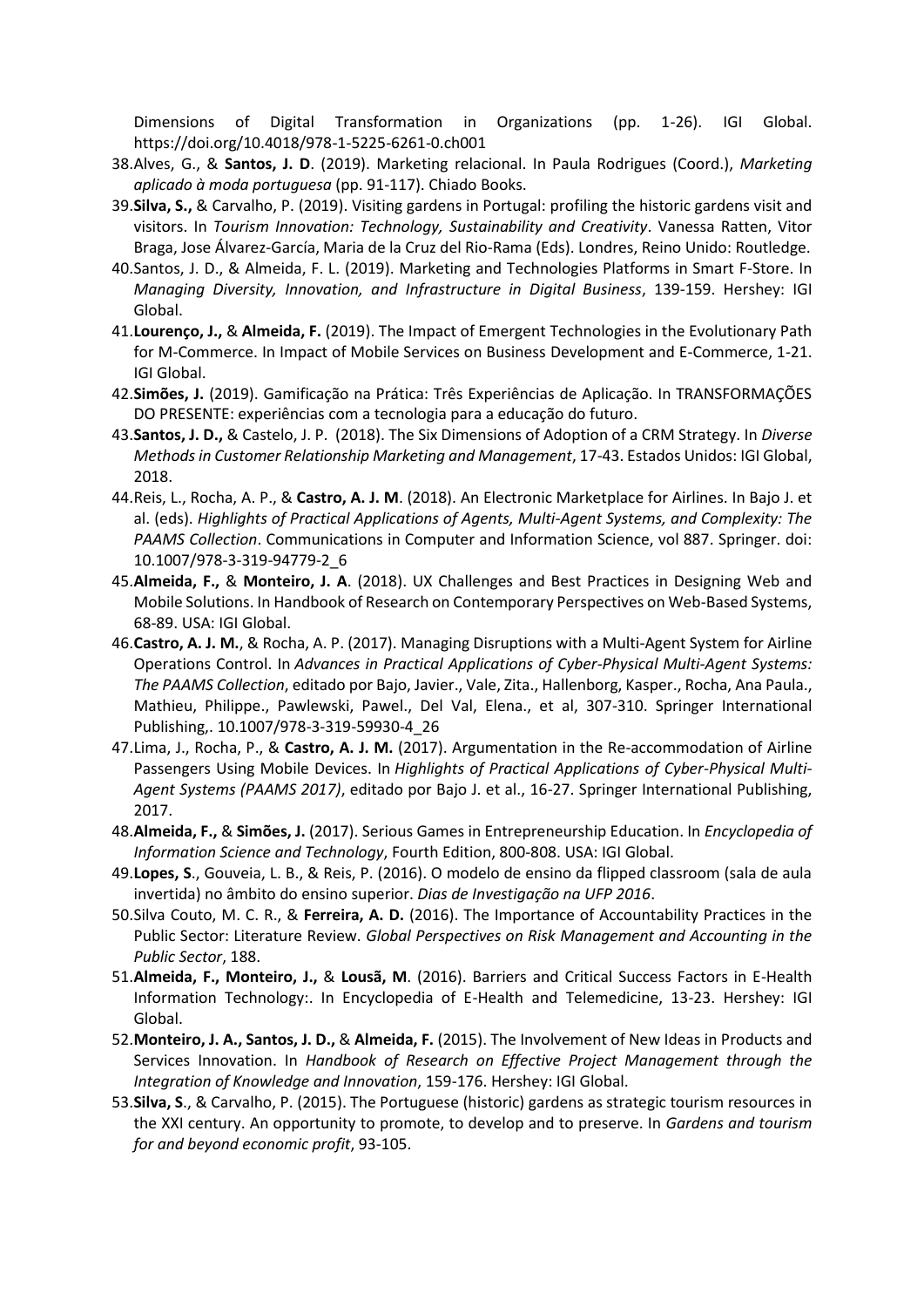- 54.Tavares, A. C., **Silva, S.**, & Bettencourt, T. (2015). Advantages of Science Education Outdoors through IBSE Methodology. In Inquiry-Based Learning for Science, Technology, Engineering, and Math (Stem) Programs: A Conceptual and Practical Resource for Educators, 151-169. United Kingdom, Reino Unido: Emerald Group Publishing Limited.
- 55.**Almeida, F., & Santos, M.** (2014). A Conceptual Framework for Big Data Analysis. In *Organizational, Legal, and Technological Dimensions of Information System Administration*, 199-223. USA: IGI Global.
- 56.**Almeida, F.**, & Cruz, J. (2014). Mitigation of Security Concerns of VoIP in the Corporate Environment. In *Organizational, Legal, and Technological Dimensions of Information System Administration*, 257-269. USA: IGI Global.
- 57.**Almeida, F.** (2014). New Product Launch. In *Global Innovation Science Handbook*, 763-781. New York: McGraw-Hill.
- 58.**Almeida, F.** (2014). How to adopt an Open Innovation 2.0 strategy in Small Business Companies. In *Design a Patter of Sustainable Growth: Innovation, Education, Energy and Environment*, 32-50. Romania: ASERS Publishing.
- 59.Almeida, R., **Toscano, C**., Azevedo, AL., & Carneiro, L. M. (2013). A Collaborative Planning Approach for Non-hierarchical Production Networks. *Intelligent Non‐hierarchical Manufacturing Networks*, Chapter 9.
- 60.**Monteiro, J. A.,** & **Lousã, M**. (2013). Academic and Professional Qualifications of the Systems Administrator Required to Work in the Organizational Context. In *Organizational, Legal, and Technological Dimensions of Information SystemAdministration*, 38-55. Hershey, USA, Estados Unidos: IGI Global.
- 61.Ferreira, S., Cunha, P.F., Carneiro, L. M**.**, & **Toscano, C.** (2013). Performance Measurement. *Intelligent Non-hierarchical Manufacturing Networks*, 329-348.
- 62.**Silva,S.** & Carvalho, P. (2013). Historic gardens: heritage and tourism. In *Riscos Naturais, Antrópicos e Mistos - Homenagem ao Professor Doutor Fernando Rebelo*, 797- 805. Coimbra, Portugal: Departamento de Geografia, Faculdade de Letras da Universidade de Coimbra.
- 63.**Dias, L.** (2012). Património Construído, Património Prospetivo. ed. 1, 1 vol. Porto Faculdade Letras: ISPGaya edições.
- 64.Silva, P., Rodrigues, A., & **Valério, M.** (2012). Readibility Analysis of the Information Related to H1N1 Virus Aimed to Tourists. In Imagem, Património e Sustentabilidade dos Destinos Turísticos, 213-229. Porto, Portugal: Media XXI.
- 65.**Silva, S.,** & Carvalho, P. (2012). Turismo Termal em Portugal: as Perspectivas dos Gestores das Estâncias Termais da Região Centro. In Turismo e Desenvolvimento. Estudos de caso no Centro de Portugal, 85-105. Málaga, Espanha: EUMED.
- 66.**Silva, S.** (2012). Património, lazeres turísticos e desenvolvimento: dos lugares às redes. In Património e Lazeres Turísticos, 12-24. Málaga, Espanha: EUMED.
- 67.**Silva, S.,** & Carvalho, P. (2011). Programas e sistemas de incentivos europeus com incidência na actividade turística em espaço rural. O exemplo do PRIME (Portugal, 2000- 2006). In O Rural Plural - olhar o presente, imaginar o futuro, 315-328. Castro Verde (Alentejo), Portugal: 100 Luz.
- 68.Milczewski, M. S., Silva, J. C. C., **Carvalho**, L. & Canning, J. (2010). Optical fibre sensors in dentistry. In *Trends in Photonics* (John Canning, ed), Research Signpost.
- 69. L. **Duarte, F., Carvalho, L.**(2010). Biomecánica Ortodóncica. In Manual de ortodoncia. Pub. Univ. Barcelona.

## **Artigos em Revistas Científicas indexadas:**

1. Lopes, J. M., Gomes, S., **Oliveira, J.**, & Oliveira, M. (2022). International Open Innovation Strategies of Firms in European Peripheral Regions. *Journal of Open Innovation: Technology, Market, and Complexity*, *8*(1), 1-23. http://dx.doi.org/10.3390/joitmc8010007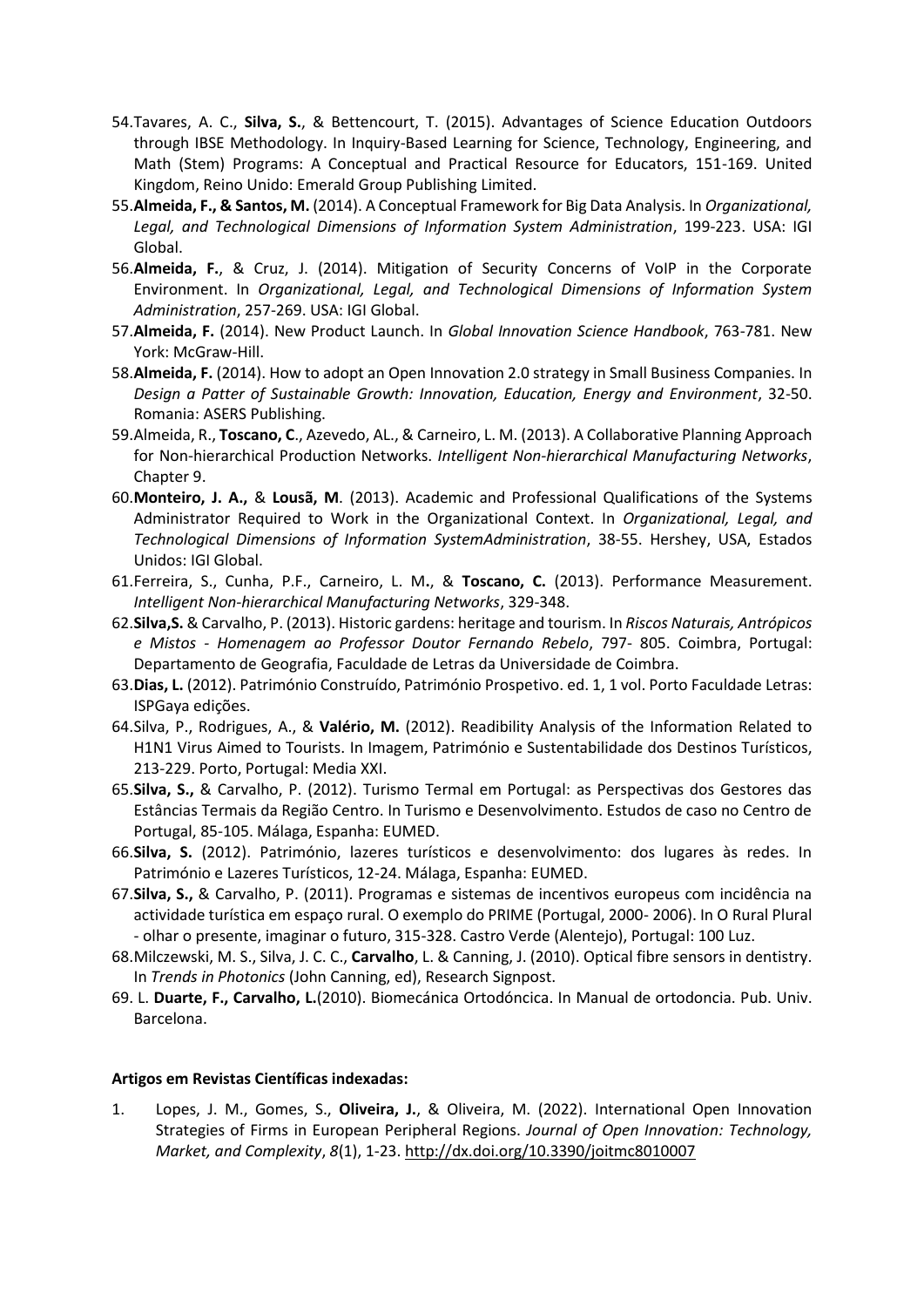- 2. Junior, J. B., **Pereira, A.**, Buhler, R., Perin, A., Novo, C., Galeti, M., Oliveira, J., & Giacomini, R. (2022). Filter-free color pixel sensor using gated PIN photodiodes and machine learning techniques. *Microelectronics Journal*, *120*, 1-11. http://dx.doi.org/10.1016/j.mejo.2021.105337
- 3. Eckert J. J., Silva, S. F., **Santiciolli, F. M.**, Carvalho, A. C., & Dedini, F. G. (2022). Multi-speed gearbox design and shifting control optimization to minimize fuel consumption, exhaust emissions and drivetrain mechanical losses. *Mechanism and Machine Theory, 169*, 1-22. https://doi.org/10.1016/j.mechmachtheory.2021.104644
- 4. **Almeida, F.**, & Espinheira, E. (2021). Management 3.0: A Systematic Literature Review and Research Agenda. *International Journal of Human Capital Management*, 5(2), 44-57. https://doi.org/10.21009/IJHCM.05.02.5
- 5. **Almeida, F.** (2021). Exploring and assessing the entrepreneurial profile competencies, intentions, and attitudes. *Journal of Management and Business Education*, *4*(3), 242-258. https://doi.org/10.35564/jmbe.2021.0014
- 6. **Almeida, F.**, & Espinheira, E. (2021). Large-Scale Agile Frameworks: A Comparative Review. *Journal of Applied Sciences, Management and Engineering Technology*, *2*(1), 16-29. http://dx.doi.org/10.31284/j.jasmet.2021.v2i1.1832
- 7. **Almeida, F.**, & **Monteiro, J. A.** (2021). Exploring the Effects of GDPR on the User Experience. *Journal of Information Systems Engineering and Management*, *6*(3), em0140. https://doi.org/10.21601/jisem/10957
- 8. **Almeida, F.** (2021). Digital Skills and Their Relevance to the COVID-19 Innovative Responses in the European Union. *International Journal of Innovation in the Digital Economy (IJIDE)*, *12*(3), 45-57. http://dx.doi.org/10.4018/IJIDE.2021070104
- 9. **Almeida, F.** (2021). Technological Solutions for Screening and Geolocation of COVID-19 Infected People: A Country Comparison Approach. *Frontiers in Health Informatics*, *10*(62), 1-6. https://doi.org/10.30699/fhi.v10i1.270
- 10. **Almeida, F.** (2021). COVID-19 and the Digitalization Pace. *Academia Letters*, *644*, 1-3. http://dx.doi.org/10.20935/AL644
- 11. **Almeida, F.**, & **Monteiro, J.** (2021). The Challenges of Assessing and Evaluating the Students at Distance. *Journal of Online Higher Education*, *5*(1), 3-10. https://arxiv.org/ftp/arxiv/papers/2102/2102.04235.pdf
- 12. **Almeida, F.**, Miranda, N., & Vieira, B. (2021). Proposal of a Digital Mobile Platform for the Urban Farming Revolution. *International Journal of Environmental Sustainability and Green Technologies (IJESGT)*, *12*(1), 40-57.
- 13. Rodrigues, R. F., **Lucas, C. O.**, Castro, S. L., Menezes, M. B. D., & Câmara dos Santos, M. (2021). Elaboração, Análise e Aplicação de um Modelo Epistemológico de Referência para o Ensino do Conceito de Função na Licenciatura em Matemática. *Bolema: Boletim de Educação Matemática*, *35*(70), 614-636. https://doi.org/10.1590/1980-4415v35n70a04
- 14. **Ferreira, A. A.**, Amaral, R. L., Romio, P. C., Cruz, J. M., Reis, A. R., & Vieira, M. F. (2021). Deposition of Nickel-Based Superalloy Claddings on Low Alloy Structural Steel by Direct Laser Deposition. *Metals*, *11*(8), 1326. https://doi.org/10.3390/met11081326
- 15. **Ferreira, A. A.**, Emadinia, O., Cruz, J. M., Reis, A. R., & Vieira, M. F. (2021). Inconel 625/AISI 413 Stainless Steel Functionally Graded Material Produced by Direct Laser Deposition. *Materials*, *14*(19), 5595. https://doi.org/10.3390/ma14195595
- 16. **Ferreira, A. A.**, Reis, A. R., Cruz, J. M. & Vieira, M. F. (2021). Effects of Processing Parameters on Functionally Graded Materials for Industrial Components Repair. *Mod Concept Material Sci.*, *4*(3), 1-3. https://doi.org/10.33552/MCMS.2021.04.000585
- 17. **Rodrigues, L.** (2021). Simbioses Turístico-culturais A cidade do porto a redescobrir-se. *Revista Politécnica*, *28*, 6-23
- 18. **Oliveira, J. A.**, Silva, D. A. L., Ganga, G. M. D., Filho, M. G., Ferreira, A. A., Esposto, K. F., & Ometto, A. R. (2019). Cleaner Production practices, motivators and performance in the Brazilian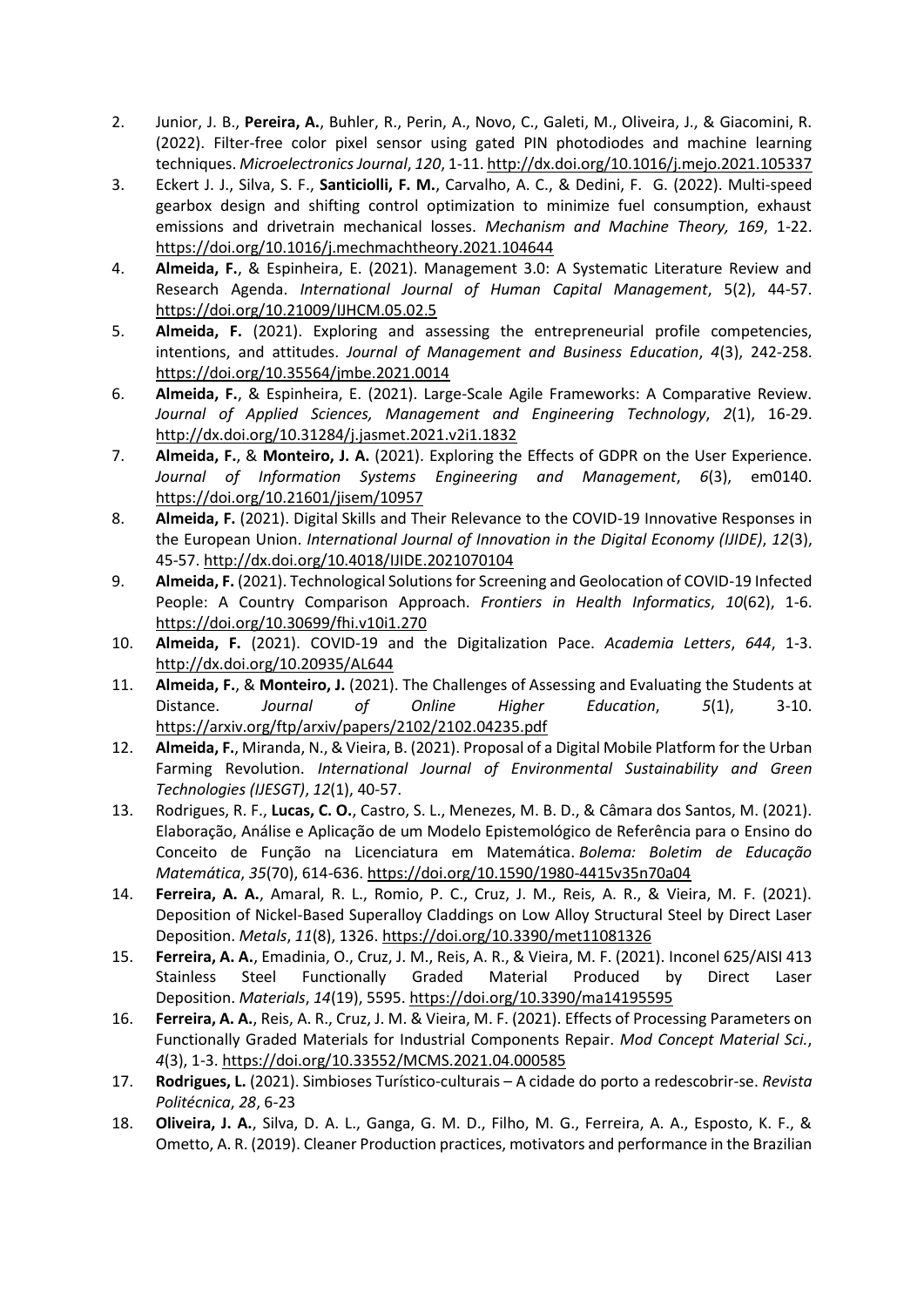industrial companies. *Journal of cleaner production*, *231*, 359-369. http://dx.doi.org/10.1016/j.jclepro.2019.05.013

- 19. **Lopes, S.** (2021). The importance of the ITIL framework in managing Information and Communication Technology services. *International Journal of Advanced Engineering Research and Science, 8*(5), 292-296. https://dx.doi.org/10.22161/ijaers.85.35
- 20. **Lopes, S.**, Gouveia, L. M., & da Cunha Reis, P. A. (2019). The flipped classroom and higher education-experiences with computer science students. *International Journal of Advanced Engineering Research and Science*, *6*(10), 13-18. https://dx.doi.org/10.22161/ijaers.610.3
- 21. Leite, L., dos Santos, D.R., & **Almeida, F.** (2021). The impact of general data protection regulation on software engineering practices. *Information and Computer Security*, *30*(1), 79-96. https://doi.org/10.1108/ICS-03-2020-0043
- 22. **Almeida, F.** (2021). Human resource management practices at university spin-offs. *International Journal of Organizational Analysis*, *30*(2), 223-238. http://dx.doi.org/10.1108/IJOA-04-2020- 2164
- 23. **Almeida, F.** (2021). Methods for identifying and evaluating disruptive technologies in university spinoffs. *The International Journal of Entrepreneurship and Innovation*, In Press. https://doi.org/10.1177%2F14657503211050806
- 24. **Almeida, F.**, & Miguel-Oliveira, J. (2021). The Role of Intrapreneurship in Portuguese Startups. *Periodica Polytechnica Social and Management Sciences*, In Press. https://doi.org/10.3311/PPso.17796
- 25. **Almeida, F.**, & Costa, O. (2021). Perspectives on financial literacy in undergraduate students. *Journal of Education for Business*, In Press. https://doi.org/10.1080/08832323.2021.2005513
- 26. **Almeida, F.**, & Buzady, Z. (2021). Recognizing leadership styles through the use of a serious game. *Journal of Applied Research in Higher Education*, In Press. https://doi.org/10.1108/JARHE-05-2021-0178
- 27. **Almeida, F.**, Buzady, Z., & Ferro, A. (2021). Exploring the role of a serious game in developing competencies in higher tourism education. *Journal of Hospitality, Leisure, Sport & Tourism Education*, In Press. https://doi.org/10.1016/j.jhlste.2021.100347
- 28. **Almeida, F.**, & **Morais, J.** (2021). Strategies for Developing Soft Skills Among Higher Engineering Courses. *Journal of Education*, In Press. https://doi.org/10.1177%2F00220574211016417
- 29. **Almeida, F.** (2021). Social movements in a time of pandemic: The case of Tech4Covid19 in Portugal. *European Public & Social Innovation Review*, *6*(2), 51-63.
- 30. **Almeida, F.**, Kovalevski, P., & Sakalauskas, D. (2021). Open source platform for big data exploration and analysis. *International Journal of Business Information Systems*, *38*(3), 418-434. https://doi.org/10.1504/IJBIS.2021.119411
- 31. **Almeida, F.**, & **Santos, J. D.** (2021). Perceptions and role of university spin-offs on the employment of young graduates. *International Journal of Entrepreneurship and Innovation Management*, 25(4/5), 279-302. http://dx.doi.org/10.1504/IJEIM.2021.119177
- 32. **Almeida, F.** (2021). Open Data's Role in Social Innovation Initiatives to Fight COVID-19. *Central European Management Journal*, 29(3), 2-19. http://dx.doi.org/10.7206/cemj.2658-0845.51
- 33. **Almeida, F.**, & **Carneiro, P.** (2021). Performance metrics in scrum software engineering companies. *International Journal of Agile Systems and Management*, *14*(2), 205-223. http://dx.doi.org/10.1504/IJASM.2021.10041601
- 34. **Almeida, F.**, & Low-Choy, S. (2021). Exploring the relationship between big data and firm performance. *Management Research and Practice*, *13*(3), 43-57.
- 35. **Almeida, F.** (2021). Management of non-technological projects by embracing agile methodologies. *International Journal of Project Organisation and Management*, 13(2), 135-149.
- 36. **Almeida, F.** (2021). Innovative response initiatives in the European Union to mitigate the effects of COVID-19. *Journal of Enabling Technologies*, *15*(1), 40-52. https://doi.org/10.1108/JET-09- 2020-0039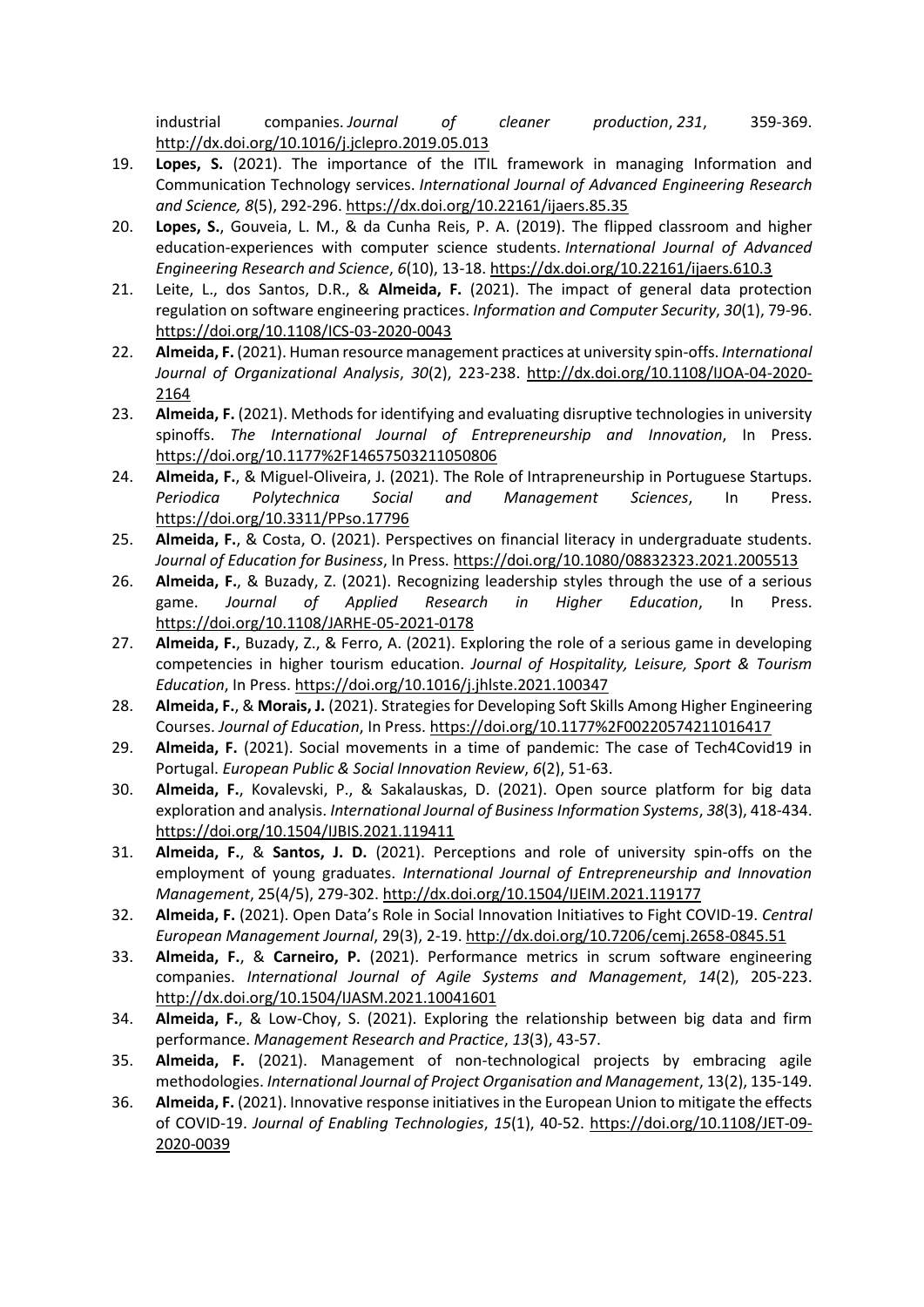- 37. **Almeida, F.** (2021). Open-Innovation Practices: Diversity in Portuguese SMEs. *Journal of Open Innovation: Technology, Market, and Complexity*, *7*(3), 1-19. https://doi.org/10.3390/joitmc7030169
- 38. Rocha, A., & **Almeida, F.** (2021). Mental health innovative solutions in the context of the COVID-19 pandemic. *Journal of Science and Technology Policy Management*, In Press. https://doi.org/10.1108/JSTPM-11-2020-0165
- 39. Silveira, S., Ramos, J., **Silva, O.,** & **Almeida, F.** (2021). Sustainability indicators for tourism SMEs: Application to Portuguese context. *Enlightening Tourism*, *11*(1), 1-39. http://dx.doi.org/10.33776/et.v11i1.4924
- 40. Duarte, A. Y. S., **Santiciolli, F. M.**, Sanches, R. A., & Dedini, F. G. (2021). *Gestão da Produção em Foco, 48,* 67-74.
- 41. Duarte, Y. S., **Santiciolli, F. M.**, Sanches, R. A., & Dedini, F. G. (2021). Análise das relações entre Economia Circular, Indústria 4.0 e Avaliação do Ciclo de Vida. *Gestão da Produção em Foco*, *48*.
- 42. Hara, A. H., & **Santiciolli, F. M.** (2020). Experimento da disciplina de instrumentação industrial baseado em hardware e software abertos. *Revista Brasileira de Processos Químicos, [S. l.] 1* (1*),* 23-33.
- 43. Eckert, J. J., **Santiciolli, F. M.**, Silva, L. C. & Dedini, F. G. (2021). Vehicle drivetrain design multiobjective optimization. *Mechanism and Machine Theory, 156*. https://doi.org/10.1016/j.mechmachtheory.2020.104123
- 44. **Pereira, A. S.**, & Giacomini, R. (2015). An accurate closed-expression model for FinFETs parasitic resistance. *Microelectronics and Reliability, 55,* 470-480.
- 45. Gomes, S., Morais Lopes, J., **Oliveira, J.**, Oliveira, M., Santos, T., & Sousa, M. (2021). The Impact of Gender on Entrepreneurial Intention in a Peripheral Region of Europe: A Multigroup Analysis. *Social Sciences*, *10*(11), 415. http://dx.doi.org/10.3390/socsci10110415
- 46. Lopes, J. M., Oliveira, M., **Oliveira, J.**, Sousa, M., Santos, T., & Gomes, S. (2021). Determinants of the Entrepreneurial Influence on Academic Entrepreneurship—Lessons Learned from Higher Education Students in Portugal. *Education Sciences*, *11*(12), 771. http://dx.doi.org/10.3390/educsci11120771
- 47. **Oliveira, J.**, Azevedo, A., Ferreira, J. J., Gomes, S., & Lopes, J. M. (2021). An insight on B2B Firms in the Age of Digitalization and Paperless Processes. *Sustainability*, *13*(21), 11565. http://dx.doi.org/10.3390/su132111565
- 48. Moreira, I., Stenzel, P., Lopes, J., & **Oliveira, J.** (2021). Do digital influencers successfully contribute to reducing the gap between customers and companies?. *Brazilian Business Review*. Retrieved from https://bbronline.com.br/index.php/bbr/article/view/671
- 49. Lopes, J.M., Laurett, R., Antunes, H. & **Oliveira, J.** (2021). Entrepreneurial marketing: a bibliometric analysis of the second decade of the 21st century and future agenda. *Journal of Research in Marketing and Entrepreneurship*, In Press. https://doi.org/10.1108/JRME-02-2019- 0019
- 50. Rodrigues I., Lopes J.M., Borges A, **Oliveira J**, & Oliveira M. (2021). How Can Gamified Applications Drive Engagement and Brand Attitude? The Case of Nike Run Club Application. *Administrative Sciences*, *11*(3), 92. https://doi.org/10.3390/admsci11030092
- 51. Rodrigues, I. M. F. M., Soares, N. F. M., Lopes, J. M., **Oliveira, J. C**., & Lopes, J. M. N. G. (2021). Gamification as a new trend in the co-creation process. *Revista de Administração Mackenzie*, 22(4).
- 52. **Oliveira, J.**, Santos, T., Sousa, M., Lopes, J., Gomes, S., & Oliveira, M. (2021). Physical Health of Food Consumers during the COVID-19 Pandemic. *Soc. Sci*. 10(6), 218., https://doi.org/10.3390/socsci10060218
- 53. Gomes, S., Sousa, M., Santos, **Oliveira, J.,** Oliveira, M., & Lopes, J. M. (2021). Opening the Black Box of University Entrepreneurial Intention in the Era of the COVID-19 Pandemic. *Social Sciences* 10, 181. https://doi.org/10.3390/socsci10050181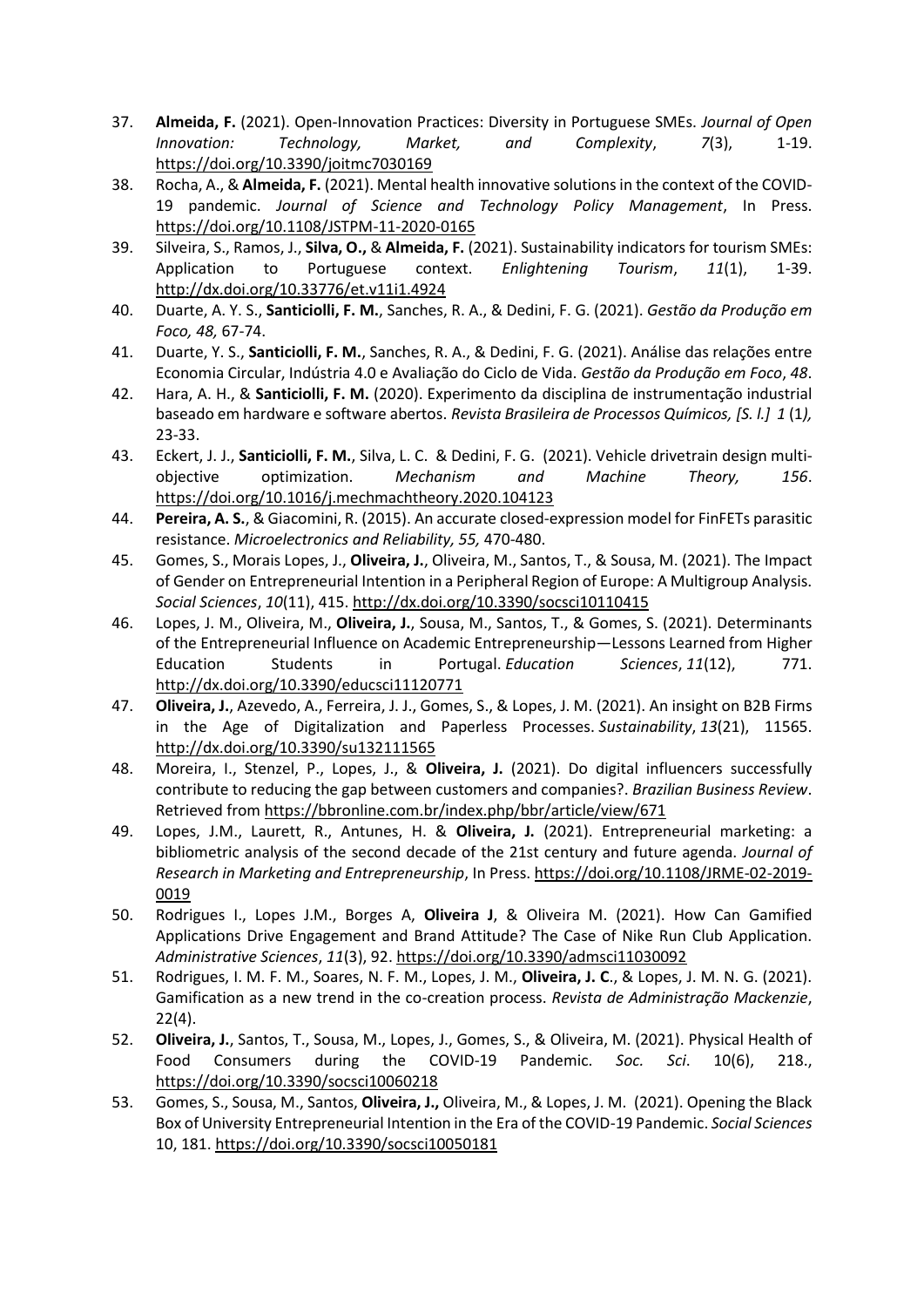- 54. Oliveira, M., Pinheiro, P., Lopes, & **Oliveira, J.** (2021), How to Overcome Barriers to Sharing Tacit Knowledge in Non-Profit Organizations?. *J Knowl Econ*. https://doi.org/10.1007/s13132-021- 00800-2
- 55. **Castro Oliveira, J.**, Lopes, J.M., Farinha, L., Silva, S. & Luízio, M. (2021), Orchestrating entrepreneurial ecosystems in circular economy: the new paradigm of sustainable competitiveness, Management of Environmental Quality, Vol. ahead-of-print No. ahead-ofprint. https://doi.org/10.1108/MEQ-11-2020-0271
- 56. Lopes, J., M., Gomes, S., Oliveira, J., & **Oliveira, M.** (2021). The Role of Open Innovation, and the Performance of European Union Regions. *J. Open Innov. Technol. Mark. Complex*. 7, no. 2: 120. https://doi.org/10.3390/joitmc7020120
- 57. Lopes, J.M., Sousa, A., Calçada, E., & **Oliveira, J.** (2021). A citation and co-citation bibliometric analysis of omnichannel marketing research. Manag Rev https://doi.org/10.1007/s11301-021- 00219-8
- 58. Oliveira, M., **Oliveira, J.**, Borges, A.P., & Lopes. J., M. (2021). Social networks in the non-profit sector: Social support practices. *Int Rev Public Nonprofit Mark*. https://doi.org/10.1007/s12208-021-00283-6
- 59. Lopes J, Oliveira M, Silveira P, Farinha L, & **Oliveira J.** (2021). Business Dynamism and Innovation Capacity, an Entrepreneurship Worldwide Perspective. *Journal of Open Innovation: Technology, Market, and Complexity*. https://doi.org/10.3390/joitmc7010094
- 60. Lopes, J.M., Silveira, P., Farinha, L., Oliveira, M. & **Oliveira, J.** (2021). Analyzing the root of regional innovation performance in the European territory, *International Journal of Innovation Science*, Vol. ahead-of-print No. ahead-of-print. https://doi.org/10.1108/IJIS-11-2020-0267
- 61. Ramos, V., & **Morais, J. C.** (2021). Estilos de liderança transformacional e transacional e comportamentos de cidadania organizacional–um estudo numa empresa do ramo de decoração têxtil. *Revista de Psicologia, Educação e Cultura, 25*(3), 148-161.
- 62. Rocha, A., & **Almeida, F.** (2021). Exploring the role of organisational innovation in the time of COVID-19. *International Journal of Business Environment*, *12*(2), 170-185. http://dx.doi.org/10.1504/IJBE.2021.10037818
- 63. **Almeida, F.**, & **Simões, J.** (2021). Leadership Challenges in Agile Environments. *International Journal of Information Technology Project Management (IJITPM)*, *12*(2), 30-44. http://dx.doi.org/10.4018/IJITPM.2021040102
- 64. **Almeida, F.**, & **Monteiro, J. A.** (2021). Exploring the Limitations of Responsive Design Through a Case Study Approach. *International Journal of Web Portals (IJWP)*, *13*(1), 62-73. http://dx.doi.org/10.4018/IJWP.2021010104
- 65. **Lopes, S.**, Gouveia, L. M. B., & da Cunha Reis, P. A. (2020). A Metodologia de Ensino b-learning e a Abordagem da Sala de Aula Invertida (flipped classroom): resultados experimentais. *Revista EducaOnline*, *14*(1), 16-44.
- 66. **Lopes, S.**, Gouveia, L., & Reis, P. (2020). O método MaCAIES: uma proposta metodológica para a implementação da sala de aula invertida no Ensino Superior. *Research, Society and Development*, *9*(2), 34. http://dx.doi.org/10.33448/rsd-v9i1.1921
- 67. **Almeida, F.** (2020). The role of tech startups in the fight against COVID-19. *World Journal of Science, Technology and Sustainable Development*, *18*(1), 64-75.
- 68. **Almeida, F.**, & **Silva, O.** (2020). The Impact of COVID-19 on Tourism Sustainability: Evidence from Portugal. *Advances in Hospitality and Tourism Research (AHTR)*, *8*(2), 440-446. http://dx.doi.org/10.30519/ahtr.775340
- 69. **Almeida, F.**, & **Santos, J.** (2020). The Role of Social Networks in the Internationalisation of Startups: LinkedIn in Portuguese Context. *Management & Marketing. Challenges for the Knowledge Society*, *15*(3), 345-363. http://dx.doi.org/10.2478/mmcks-2020-0020
- 70. **Almeida, F.**, & **Amoêdo**, **N**. (2020). Contemporary Paradigm of Sustainable Development in the European Union. *International Journal of Management and Sustainability*, *9*(4), 207-217. http://dx.doi.org/10.18488/journal.11.2020.94.207.217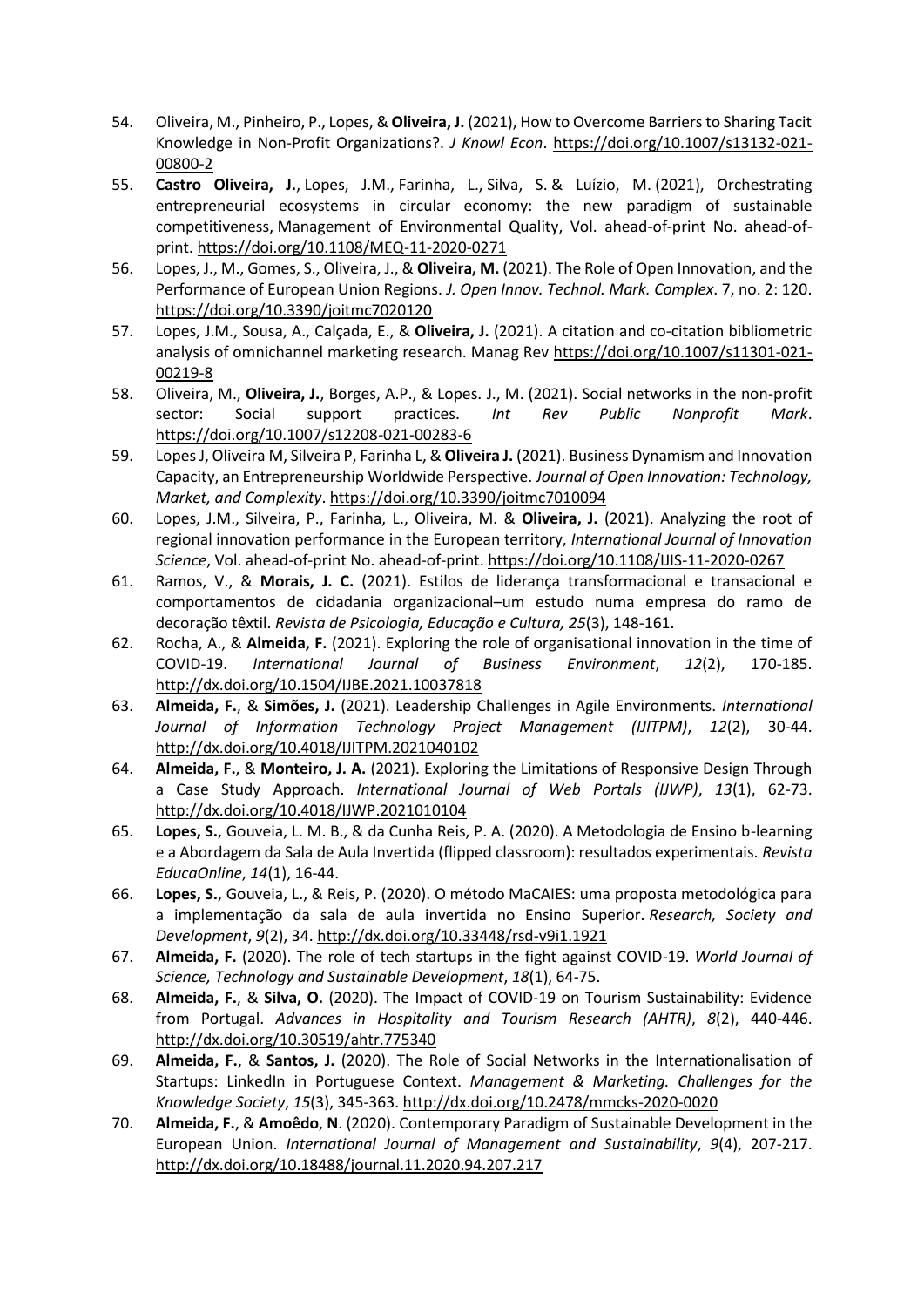- 71. **Almeida, F.** (2020). Modeling and Estimating the COVID-19 Incidence and Fatality in Europe. *Journal of Health Sciences & Surveillance System*, *8*(4), 179-182. https://dx.doi.org/10.30476/jhsss.2020.87047.1105
- 72. **Almeida, F.**, & **Santos, J. D.** (2020). The effects of COVID-19 on job security and unemployment in Portugal. *International Journal of Sociology and Social Policy*, *40*(9/10), 995-1003. https://doi.org/10.1108/IJSSP-07-2020-0291
- 73. **Almeida, F.**, **Santos, J. D.**, & **Monteiro, J. A.** (2020). The Challenges and Opportunities in the Digitalization of Companies in a Post COVID-19 World. *IEEE Engineering Management Review*, *48*(3), 97-103. http://dx.doi.org/10.1109/EMR.2020.3013206
- 74. **Almeida, F.** (2020). Exploring the Impact of COVID-19 on the Sustainability of Health Critical Care Systems in South America. *International Journal of Health Policy and Management*, *10*(8), 462-464. https://doi.org/10.34172/ijhpm.2020.116
- 75. **Almeida, F.** (2020). The Concept of Human2Human In The Response To COVID-19. *International and Multidisciplinary Journal of Social Sciences*, *9*(2), 129-151. https://doi.org/10.17583/rimcis.2020.5524
- 76. **Almeida, F.**, & **Amoêdo, N**. (2020). Exploring the association between R&D expenditure and the job quality in the European Union. *Studies and Scientific Researches: Economic Edition*, *32*, 6- 23. https://doi.org/10.29358/sceco.v0i32.476
- 77. Krouk, R., & **Almeida, F.** (2020). Exploring the Impact of COVID-19 in the Sustainability of Airbnb Business Model. *Journal of Smart Economic Growth*, *5*(3), 89-107. https://arxiv.org/abs/2101.00281
- 78. Lopes, C., Martino, D., Bandeira, N., & **Almeida, F.** (2020). Decision Support System for Solar Energy Adoption. *Renewable Energy and Sustainable Development*, *6*(2), 34-47. http://dx.doi.org/10.21622/RESD.2020.06.2.034
- 79. **Almeida, F.**, & **Monteiro, J. A.** (2020). The Response of National and Local Portuguese Government Authorities to COVID-19. *Holistica – Journal of Business and Public Administration*, *11*(3), 1-10. https://doi.org/10.2478/hjbpa-2020-0028
- 80. **Almeida, F.** (2020). Exploring the Impact of Socio-Demographic Dimensions in Choosing a City Touristic Destination. *Journal of Tourism and Heritage Research*, *3*(4), 120-142.
- 81. Silva, E., Soares, H., **Santos, J. D.**, & **Almeida, F.** (2020). The role of social media in portuguese SMEs. *Management & Marketing*, *XVIII*(2), 99-116.
- 82. **Almeida, F.** (2020). Exploring the Relevance of Intrapreneurship and Innovation in Mature Organizations. *Journal of Business Ecosystems (JBE)*, *1*(2), 22-42. http://doi.org/10.4018/JBE.2020070102
- 83. Quintão, C., Andrade, P., & **Almeida, F.** (2020). How to Improve the Validity and Reliability of a Case Study Approach? *Journal of Interdisciplinary Studies in Education*, *9*(2), 273-284. http://dx.doi.org/10.32674/jise.v9i2.2026
- 84. **Almeida, F.** (2020). Exploring the impact of social distance in the fight against COVID-19. *Bizecons Quarterly*, *12*, 3-20.
- 85. Schmitt, R., & **Almeida, F.** (2020). Building a Culture of Continuous Innovation: How Pixar and Google Address This Challenge? *Journal of Management, Economics, and Industrial Organization*, *4*(1), 22-39. http://doi.org/10.31039/jomeino.2020.4.1.2
- 86. **Almeida, F.** (2019). Proposal of a distributed apriori algorithm for heterogeneous performance machines. *Journal of Science and Arts*, *4*(49), 945-952.
- 87. **Almeida, F.**, & Amaral, M. (2019). Conceptual Framework for Assessment Entrepreneurial Education. *International Journal of Knowledge, Innovation and Entrepreneurship*, 7(3), 5-25.
- 88. **Almeida, F.** (2019). Exploring the Role of Education on the Entrepreneurial Motivations of Academic Spinoffs' Founders. *Journal of Entrepreneurship and Business*, *7*(2), 41-54. http://dx.doi.org/10.17687/JEB.0702.04
- 89. **Almeida, F.** (2019). Bibliometric Analysis of Agile Software Development. *Journal of Engineering and Technology*, *10*(2), 1-13. https://arxiv.org/abs/2004.05876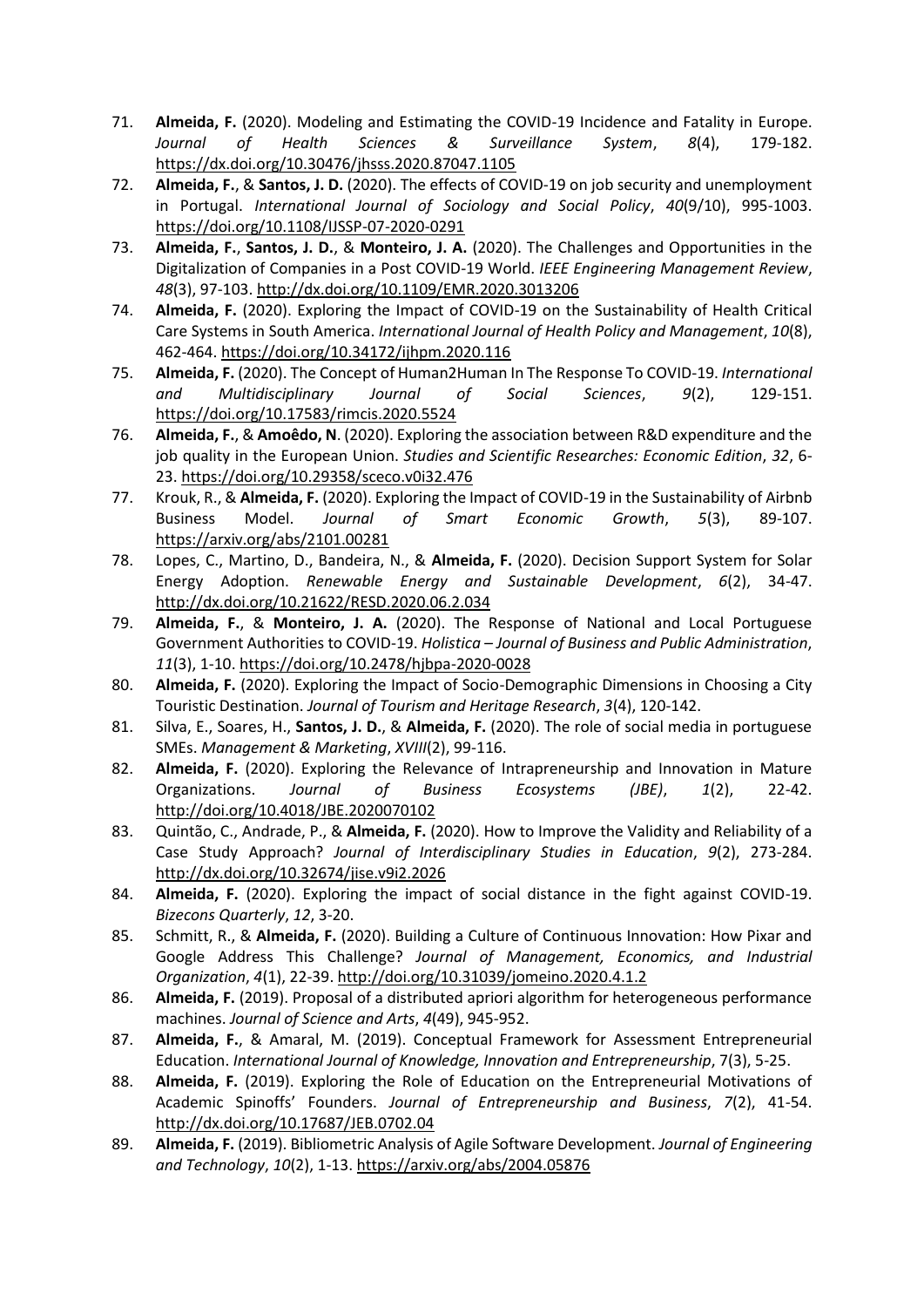- 90. **Almeida, F.**, Pinheiro, J., & Oliveira, V. (2019). Social Networks Security Risks and Vulnerabilities in Corporate Environments*. International Journal of Applied Management Sciences and Engineering (IJAMSE)*, *6*(1), 14-28. http://doi.org/10.4018/IJAMSE.2019010102
- 91. Eckert, J.J., Silva, L.C., **Santiciolli, F. M.**, Costa, E. D., Corrêa, F. C., & Dedini, FG. (2018). Energy storage and control optimization for an electric vehicle. *Int J Energy Res*. *42*,3506– 3523. https://doi.org/10.1002/er.4089
- 92. Eckert, J. J., **Santiciolli, F. M.**, Yamashita, R., Corrêa, F. C., Silva, L. C., & Dedini, F. G. (2019). Fuzzy gear shifting control optimisation to improve vehicle performance, fuel consumption and engine emissions. *IET Control Theory & Applications*, *13*, 2658-2669. https://doi.org/10.1049/iet-cta.2018.6272
- 93. Perin, A. L., **Pereira, A. S. N.**, Buhler, R. T., Da Silveira, M. A. G., & Giacomini, R. C. (2019). SOI Stacked Transistors Tolerance to Single-Event Effects. *IEEE Transactions on Device and Materials Reliability, 19,* 393-401.
- 94. Farinha, L., Lopes, J., Sebastião, J.R., Ferreira, J.J., **Oliveira, J.** & Silveira, P. (2020). How do stakeholders evaluate smart specialization policies defined for their regions? *Competitiveness Review*, Vol. ahead-of-print No. ahead-of-print. https://doi.org/10.1108/CR-12-2019-0149
- 95. Farinha L., Lopes J., Bagchi-Sen S., Sebastião J.R., & **Oliveira, J.** (2020). Entrepreneurial Dynamics and Government Policies to Boost Entrepreneurship Performance, *Socio-Economic Planning Sciences*, Cham. https://doi.org/10.1016/j.seps.2020.100950
- 96. **Neves, N.**, & **Figueiredo, F.** (2020). SOFT MOTION PLANNING and MANAGING VELOCITY, ACCELERATION and JERK, *Revista Robótica*, 2020, https://www.robotica.pt/artigocientifico/soft-motion-planning-managing-velocity-acceleration-and-jerk/
- 97. **Morais, J. C., Neves, N.,** & Sá, S. (2020). Políticas de avaliação da qualidade na educação superior: trajetórias dos diplomados do ISPGAYA. *Revista de Psicologia, Educação e Cultura, 24*(3), 137-161.
	- 98. **Monteiro, J. C**., Silva, E., Soares, H, & Fernandes, R., (2020). Meios de financiamento utilizados pelas PME de Vila Nova de Gaia. Revista Politécnica, Vol. XXVI - Dezembro (111-121).
- 99. **Monteiro J.**, Bernardo, M., & Rocha, T. (2020). Um Modelo de Valor de Entrega de Informação aplicado ao Governo Eletrónico. *Revista de Ciências da Computação, 15*: 47-60.
- 100. **Monteiro, J.**, Bernardo, M., Ferreira, M., & Rocha, T. (2021). Validation of e-Government Information Delivery Attributes: The Adoption of the Focus Group Method. *JUCS - Journal of Universal Computer Science*, *27*(10), 1069–1095. https://doi.org/10.3897/jucs.66979
- 101. **Monteiro, J.**, Bernardo, & Rocha, T. (2020). Identification of attributes for evaluating the content of e-government websites: a systematic literature review. *International Journal of Development Research*, 10(7), 38409–38420. https://doi.org/10.37118/ijdr.19392.07.2020
- 102. **Almeida, F.**, Kennedy, A. J., Lin. B., & Nowak, I. V. (2019). Measuring innovation through a crowd source initiative. *International Journal of Innovation Science* 11 (3): 471-488. Indexação: Web of Science e Scopus
- 103. Eckert, J. J., Silva, L. C., Costa, E. S., **Santiciolli, F. M.**, Corrêa, F. C. & Dedini, F. G. (2019). Optimization of electric propulsion system for a hybridized vehicle. *Mechanics Based Design of Structures and Machines*, *47*, 175-200. https://doi.org/10.1080/15397734.2018.1520129
- 104. Eckert, J. J., **Santiciolli, F. M.**, Silva, L. C., & Dedini, F. G. (2020). Design of an Aftermarket Hybridization Kit: Reducing Costs and Emissions Considering a Local Driving Cycle. *Vehicles*, *2*, 210-235. https://doi.org/10.3390/vehicles2010012
- 105. Cunha, A., & **Almeida, F**. (2019). Online Social and Financial Management Medium for Nonbusiness Enterprises. International Journal of Web Applications 11 (3): 97-97. Indexação: Google **Scholar**
- 106. **Almeida, F., Simões, J**. (2019). Managing the Team Project Process: Helpful Hints and Tools to Ease the Workload without Sacrificing Learning Objectives. e-Journal of Business Education & Scholarship of Teaching 13 (2): 35-54. Indexação: Web of Science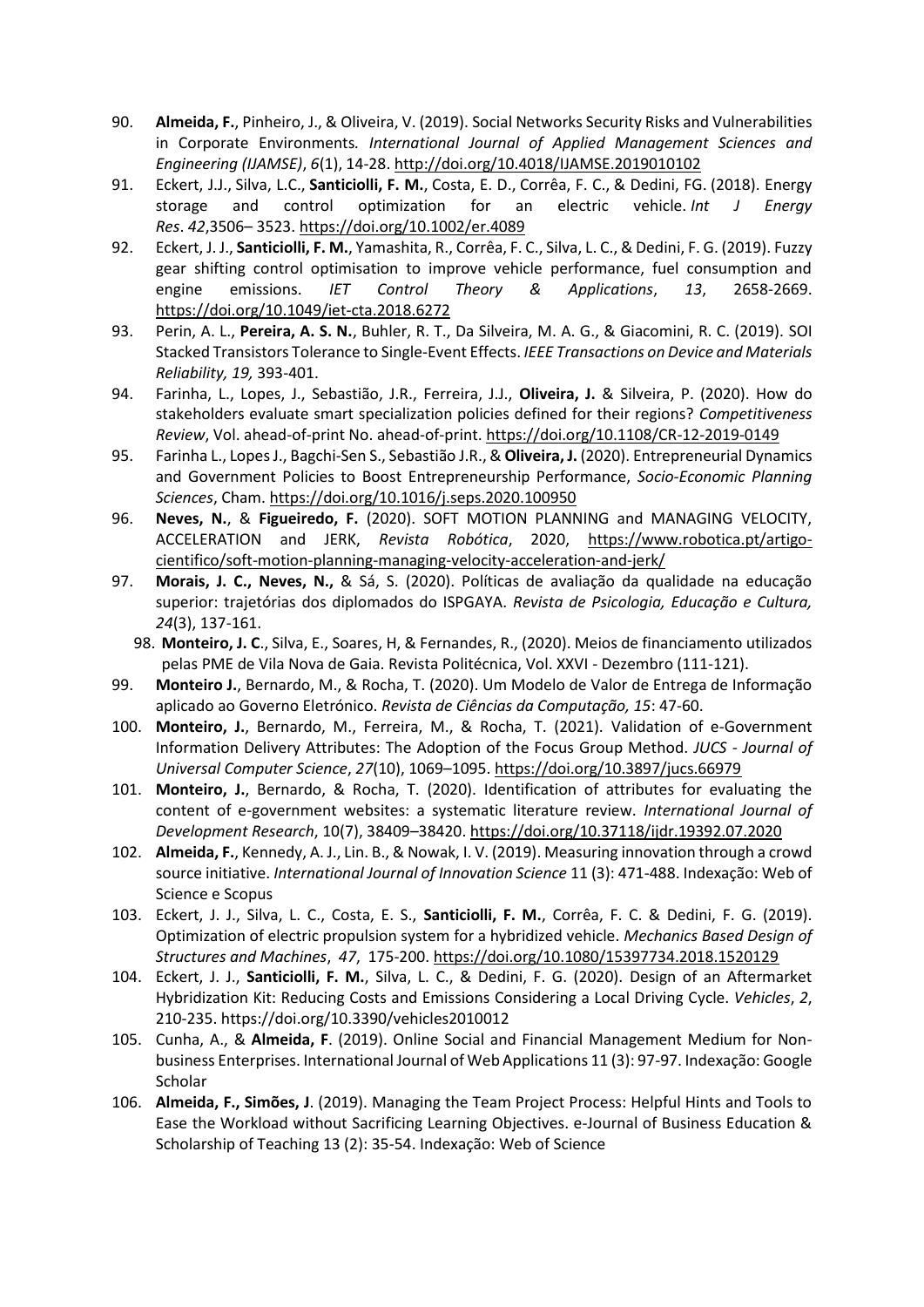- 107. **Almeida, F**., Martins, D., Assis, R., & Coelho R. (2019). Decision Support System for Business Ideas Competitions. Journal of Information Systems Engineering & Management 4 (3). em0093. Indexação: Google Scholar
- 108. Poritskiy, N., Oliveira, F., & **Almeida, F**. (2019). The benefits and challenges of general data protection regulation for the information technology sector. Digital Policy, Regulation and Governance 21 (5): 510-524. Indexação: Web of Science e Scopus.
- 109. **Almeida, F**. (2019). Adoption of a Serious Game in the Developing of Emotional Intelligence Skills. European Journal of Investigation in Health, Psychology and Education 10(1): 30-43. Indexação: Web of Science.
- 110. **Almeida, F**. (2019). FLIGBY— A Serious Game Tool to Enhance Motivation and Competencies in Entrepreneurship. Informatics 6(3), 27. Indexação: Web of Science e Scopus.
- 111. **Almeida, F**., Miranda, E., & Falcão, J. (2019). Challenges and facilitators practices for knowledge management in large-scale scrum teams. *Journal of Information Technology Case and Application Research 21* (2): 90-102. Indexação: Scopus.
- 112. **Lousã, M**.,& Lousã, E. (2019). Digital Transformation in Organizations from a Portuguese Project Managers perspective: what's changing?. *Journal of Human Resources Management Research*  (103404). Indexação: Web of Science.
- 113. **Rodrigues, L. F. F.** (2019). Os públicos do turismo cultural uma abordagem genérica ao público senior. *Revista Politécnica*, 26: 60-72
- 114. **Lucas, C.,** & Gascón, J. (2019). Las tres dimensiones del problema didáctico del cálculo diferencial elemental. *Avances de Investigación en Educación Matemática (AIEM). 16*, 40-56. DOI: 10.35763/aiem.v0i16.277 (ISI)
- 115. McDougall, J., Brites, M. J., Couto, M. J., & **Lucas, C.** (2019). Digital literacy, fake news and education/Alfabetización digital, fake news y educación. *Cultura y Educación, 31*(2), 203-212.
- 116. **Lucas, C.**, Gascón, J., Bon, C. F., & Casas, J. (2019). El problema didáctico del cálculo diferencial elemental como confluencia de tres líneas de investigación desarrolladas en el ámbito de la TAD. Educação Matemática Pesquisa: *Revista do Programa de Estudos Pós-Graduados em Educação Matemática, 21*(4).
- 117. **Lucas, C.**, Cota, M. P., Bon, C. F., & Mirás, J. M. (2019). Linking Mathematical Praxeologies With an Epidemic Model. *International Journal of Technology and Human Interaction (IJTHI), 15*(2), 53-69. Pennsylvania, USA. Publisher: IGI Global. doi:10.4018/IJTHI.2019040105 **[ISI]**
- 118. Krueger, V., Rovida, F., Grossmann, B., Petrick, R., Crosby, M., Charzoule, A., Garcia, GM., **Toscano, C**., et al. (2019). Testing the vertical and cyber-physical integration of cognitive robots in manufacturing. *Robotics and Computer-Integrated Manufacturing 57*: 213-229. Indexação: Web of Science e Scopus.
- 119. **Almeida, F**. (2019). Decision Support System for Assigning Members to Agile Teams. *International Journal of Information Technologies and Systems Approach 12*(2): 43-60. Indexação: Web of Science e Scopus.
- 120. **Almeida, F**., Silva, P., & Araújo, F. (2019). Performance Analysis and Optimization Techniques for Oracle Relational Databases. Cybernetics and Information Technologies 19 (2): 117-132. Indexação: Web of Science e Scopus.
- 121. **Almeida, F**., **Silva, O.,** & **Amoêdo, N**. (2019). Urban Tourist Motivations in the City of Porto. Ottoman Journal of Tourism and Management Research 4 (2): 445-462. Indexação: Google scholar.
- 122. **Almeida, F**., Zoltan Buzady. (2019). Assessment of Entrepreneurship Competencies Through the Use of FLIGBY. Digital Education Review 35: 151-169. Indexação: Web of Science e Scopus.
- 123. **Almeida, F**., Almeida, J., & Mota, M. (2019). Perceptions and Trends of Booking Online Payments in Tourism. Journal of Tourism and Services 10 (18): 1-15. Indexação: Web of Science.
- 124. **Almeida, F**. (2019). The Role of Serious Games, Gamification and Industry 4.0 Tools in the Education 4.0 Paradigm. Contemporary Educational Technology 10 (2): 120-136. Indexação: Scopus.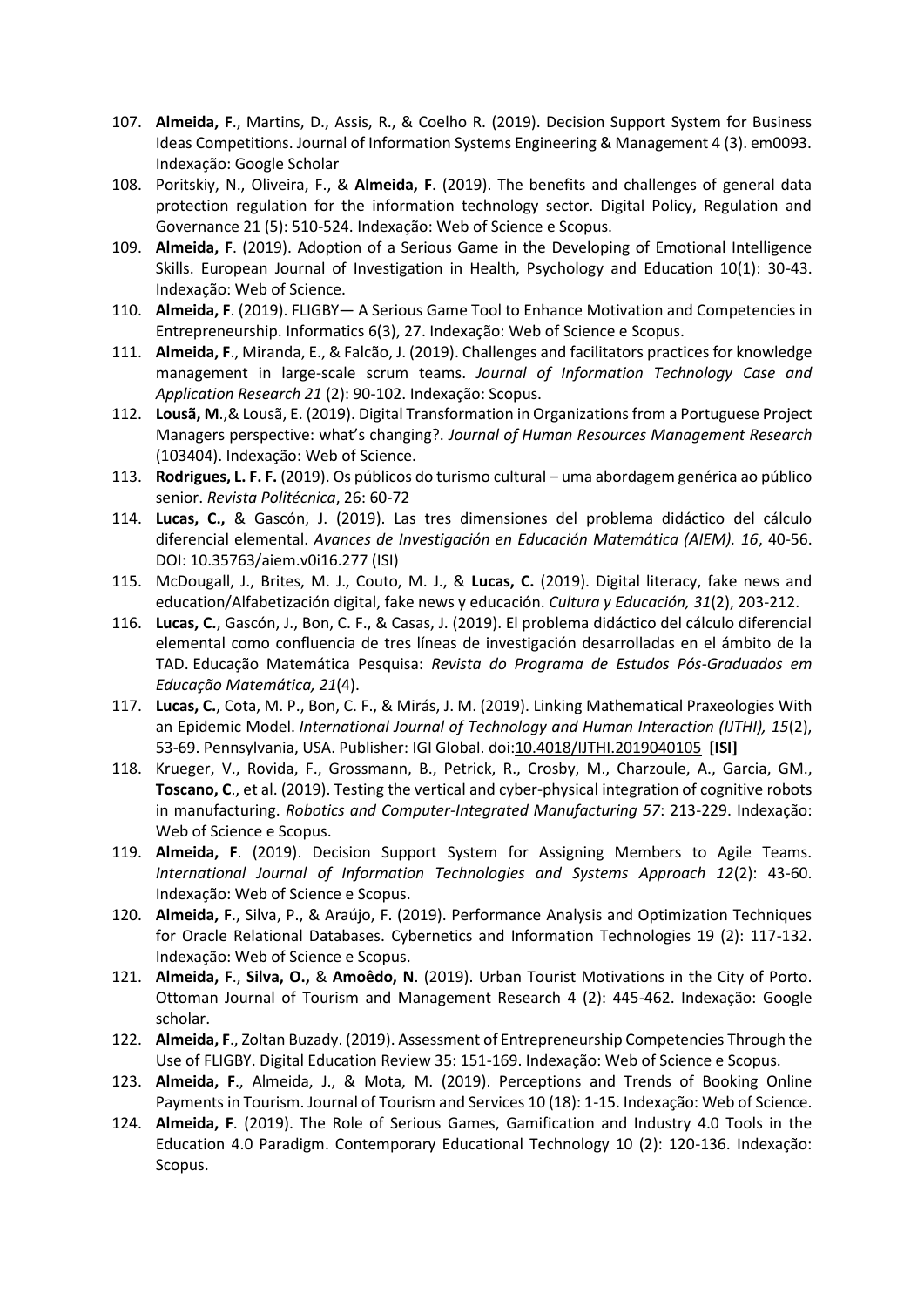- 125. **Almeida, F.,** & **Simões, J**. (2019). Moving from Waterfall to Agile: Perspectives from IT Portuguese Companies. International Journal of Service Science, Management, Engineering, and Technology 10 (1): 30-43. Indexação: Scopus.
- 126. **Almeida, F**., & Buzády, Z. (2019). Learning Entrepreneurship in Higher Education Through Flow Theory and FLIGBY Game. International Journal of Virtual and Personal Learning Environments 9 (1): 1-15. Indexação: Scopus.
- 127. **Almeida, F**., Pinheiro, J., & Oliveira, V. (2019). Social Network Security Risks and Vulnerabilities in Corporate Environments. International Journal of Applied Management Sciences and Engineering 6 (1): 14-28. Indexação: Google Scholar.
- 128. **Zanghi, E**. (2019). Conceptual framework for blockchain-based metering systems. Multiagent and Grid Systems 15(1): 77-97. Indexação: Web of Science e Scopus.
- 129. Abbade, M. L. F., Bobadilla, L. D. B., de Carvalho, D. O., **Ferreira, A. A.,** Bonani, L. H., & Aldaya, I. (2018). All-optical encryption using multi-channel spectral shuffling. IEEE Photonics Technology Letters, 31(1), 98-101.
- 130. **Oliveira, J.**, & Azevedo, A. (2018). Antecedents and consequences of servitisation in the office printing industry. *International, Journal of Business Environment*, (10)1, DOI: https://doi.org/10.1504/IJBE.2018.093315
- 131. **Almeida, F**., & **Amoêdo, N**. (2018). Decision Support System For Internship Management in Higher Education. International Journal of Information Systems and Social Change 9 (1): 40-57. Indexação: Google Scholar.
- 132. **Almeida, F**. (2018). Book Review: A. Campbell, M. Gutierrez and M. Lancelott, Operating Model Canvas. *Vision: The Journal of Business Perspective 22* (1): 116-117. Indexação: Google Scholar.
- 133. **Almeida, F**., Carvalho, I., & Cruz, F. (2018). Structure and Challenges of a Security Policy on Small and Medium Enterprises. KSII Transactions on Internet and Information Systems 12 (2): 747- 763. Indexação: Web of Science e Scopus.
- 134. Tondolo de Miranda, S., Abaide, A., Sperandio, M., Santos, M. M., & **Zanghi, E**. (2018). Application of artificial neural networks and fuzzy logic to long-term load forecast considering the price elasticity of electricity demand. International Transactions on Electrical Energy Systems 28 (10): e2606. Indexação: Web of Science e Scopus.
- 135. **Almeida, F**. (2018). Big Data: Concept, Potentialities and Vulnerabilities. Emerging Science Journal 2 (1): 1-10. Indexação: Google Scholar.
- 136. **Almeida, F**. (2018). Canvas Framework for Performing Systematic Reviews Analysis. Multidisciplinary Journal for Education, Social and Technological Sciences 5 (1): 65-85. Indexação: Web of Science.
- 137. **Almeida, F**., & Castelo, D. (2018). A technological platform for the creation and evaluation of psycho-technical tests. Global Journal of Computer Sciences: Theory and Research 8 (1): 53-61. Indexação: Google Scholar.
- 138. **Almeida, F**. (2018). Insights and Perspectives From a Literature Review on University Spin-Offs. *Management Research and Practice 10* (2): 27-40. Indexação: Web of Science.
- 139. **Almeida, F**., & Cunha, A. (2018). Digital Donation Platform for Nonprofit and Charity Organizations. *International Journal of Information Communication Technologies and Human Development 10* (3): 14-27. Indexação: Google Scholar.
- 140. **Almeida, F**. (2018). Strategies to Perform a Mixed Methods Study. *European Journal of Education Studies 5* (1): 137-151. Indexação: Google Scholar.
- 141. **Almeida, F**., & Cunha, E. (2018). Open Source Web Platform for the Analysis of Academic Spinoffs. *Journal of Information Systems Engineering and Business Intelligence 4* (2): 73-73. Indexação: Google Scholar.
- 142. **Almeida, F**. (2018). Framework for Software Code Reviews and Inspections in a Classroom Environment. *International Journal of Modern Education and Computer Science 10* (10): 31-39. Indexação: Google Scholar.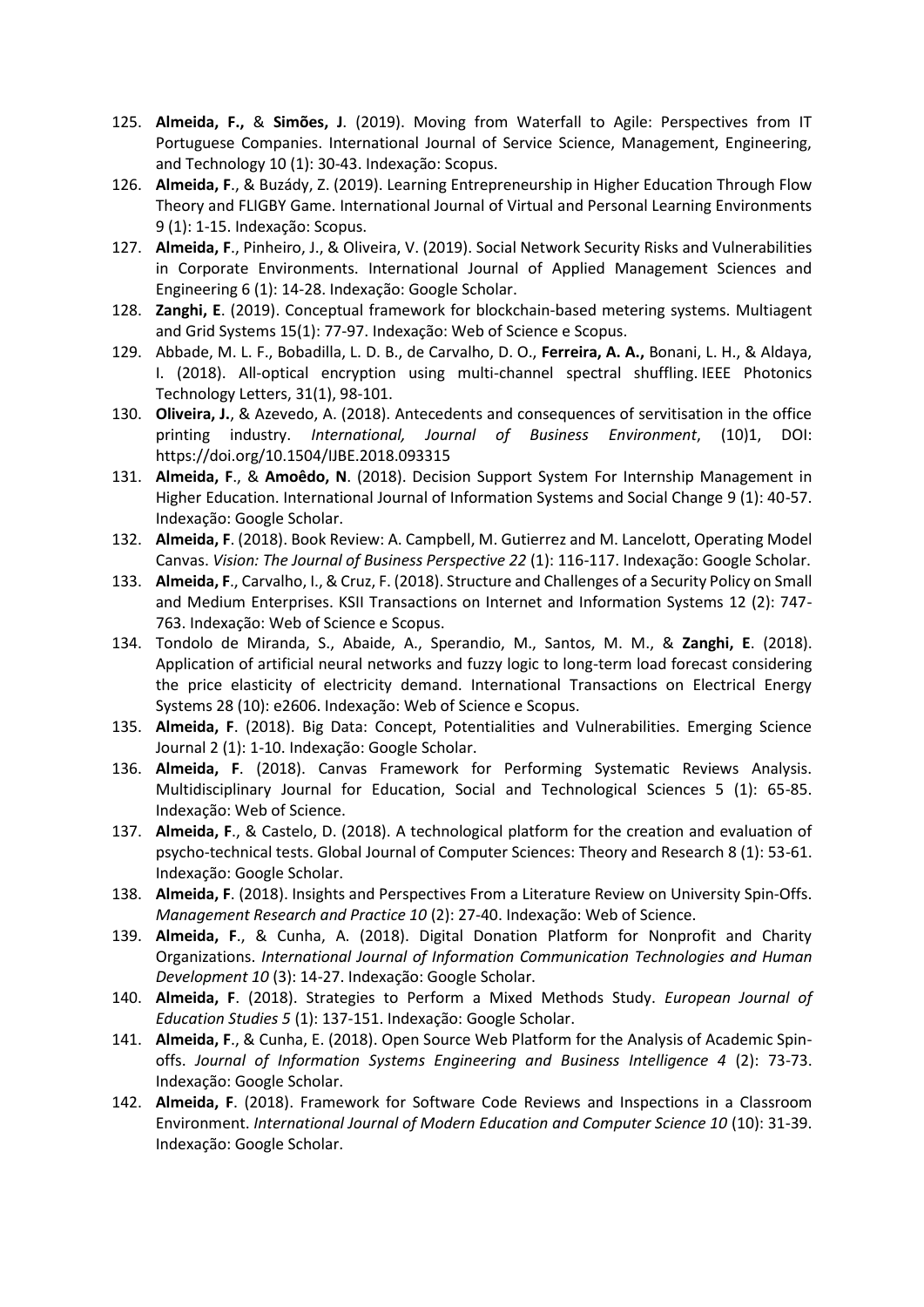- 143. **Silva, S**. (2018). A classificação dos jardins históricos portugueses: evolução e caracterização. Iberografias. *Revista de Estudos Ibéricos (14)*: 29-41. Indexação: Google Scholar.
- 144. **Silva, S**. (2018). Portugal na rota do turismo judaico. Análise exploratória a um segmento de nicho em expansão. TURYDES - Turismo y Desarrollo local sostenible 11 (25): 1-18. Indexação: Google Scholar.
- 145. **Almeida, F**. (2018). Integration of erasmus+ students in entrepreneurship classes. *PUPIL: International Journal of Teaching, Education and Learning 4* (3): 101-119. Indexação: Google Scholar.
- 146. **Pereira, A. S**., Streel, G., Planes, N., Haond, M., GiacominI, R., Flandre, D., & Kilchytska, V. (2017). An in-depth analysis of temperature effect on DIBL in UTBB FD SOI MOSFETs based on experimental data, numerical simulations and analytical models. *Solid-State Electronics*,128, 67- 71. DOI: 10.1016/j.sse.2016.10.017
- 147. **Silva, S**., & Carvalho, P. (2017). Lazer e turismo nos jardins históricos portugueses: A perceção dos proprietários/responsáveis. *Revista Turismo e Desenvolvimento 1* (27/28): 629-639. Indexação: Google Scholar.
- 148. **Silva, S**., &Carvalho, Paulo. (2017). Entre a cultura e a natureza: análise exploratória aos motivos da visita a jardins históricos em Portugal. Revista Turismo e Desenvolvimento 1 (27/28): 559- 571. Indexação: Google Scholar.
- 149. **Almeida, F., & Monteiro, J. A.** (2017). Approaches and Principles for UX Web Experiences:. International Journal of Information Technology and Web Engineering 12 (2): 49-65. Indexação: Web of Science e Scopus.
- 150. **Almeida, F**. (2017). Learning Entrepreneurship with Serious Games A Classroom Approach. International Educational Applied Scientific Research Journal 2 (1): 1-4. Indexação: Google Scholar.
- 151. **Almeida, F.** (2017). Experience with entrepreneurship learning using serious games. Cypriot Journal of Educational Sciences 12 (2): 69-69. Indexação: Google Scholar.
- 152. **Almeida, F., & Monteiro, J. A.**,& Ferreira, J. (2017). Building an Effective Data Warehousing for Financial Sector. Automatic Control and Information Sciences 3 (1): 16-25. Indexação: Google Scholar.
- 153. **Almeida, F**., Silva, P., & Leite, J. (2017). Proposal of a carsharing system to improve urban mobility. *Theoretical Empirical Researches in Urban Management (TERUM) 12* (3): 32-44. Indexação: Scopus.
- 154. **Almeida, F**., Faria, D., & Queirós, A. (2017). Strengths and Limitations of Qualitative and Quantitative Research Methods. European Journal of Education Studies 3 (9): 369-387. Indexação: Google Scholar.
- 155. **Almeida, F**. (2017). Challenges in Migration from Waterfall to Agile Environments. World Journal of Computer Application and Technology 5 (3): 39-49. Indexação: Google Scholar.
- 156. **Almeida, F. (2017)**. Benefits, Challenges and Tools of Big Data Management. Journal of Systems Integration 8 (4): 12-20. Indexação: Google Scholar.
- 157. Arrais, R., Oliveira, M., **Toscano, C**., & Veiga, G. (2017). A mobile robot based sensing approach for assessing spatial inconsistencies of a logistic system. *Journal of manufacturing systems*. Indexação: Web of Science e Scopus.
- 158. **Almeida, F**. (2017). Concept and Dimensions of Web 4.0. *International journal of computers & technology 16* (7): 7040-7046. Indexação: Google Scholar.
- 159. **Almeida, F., Santos, J. D.,** & **Monteiro, J. A.** (2017). A Survey of Innovation Performance Models and Metric. *Journal of Applied Economic Sciences 6* (52): 1732-1750. Indexação: Scopus.
- 160. **Almeida, F.,** & **Monteiro, J**. A. (2017). The Role of Responsive Design in Web Development. *Webology 14* (2): 48-65. Indexação: Scopus.
- 161. **Almeida, F**. (2017). Concept and Application of Entrepreneurship Business Canvas Abstract. *International Journal of E-Entrepreneurship and Innovation 7* (2): 23-43. Indexação: Scopus.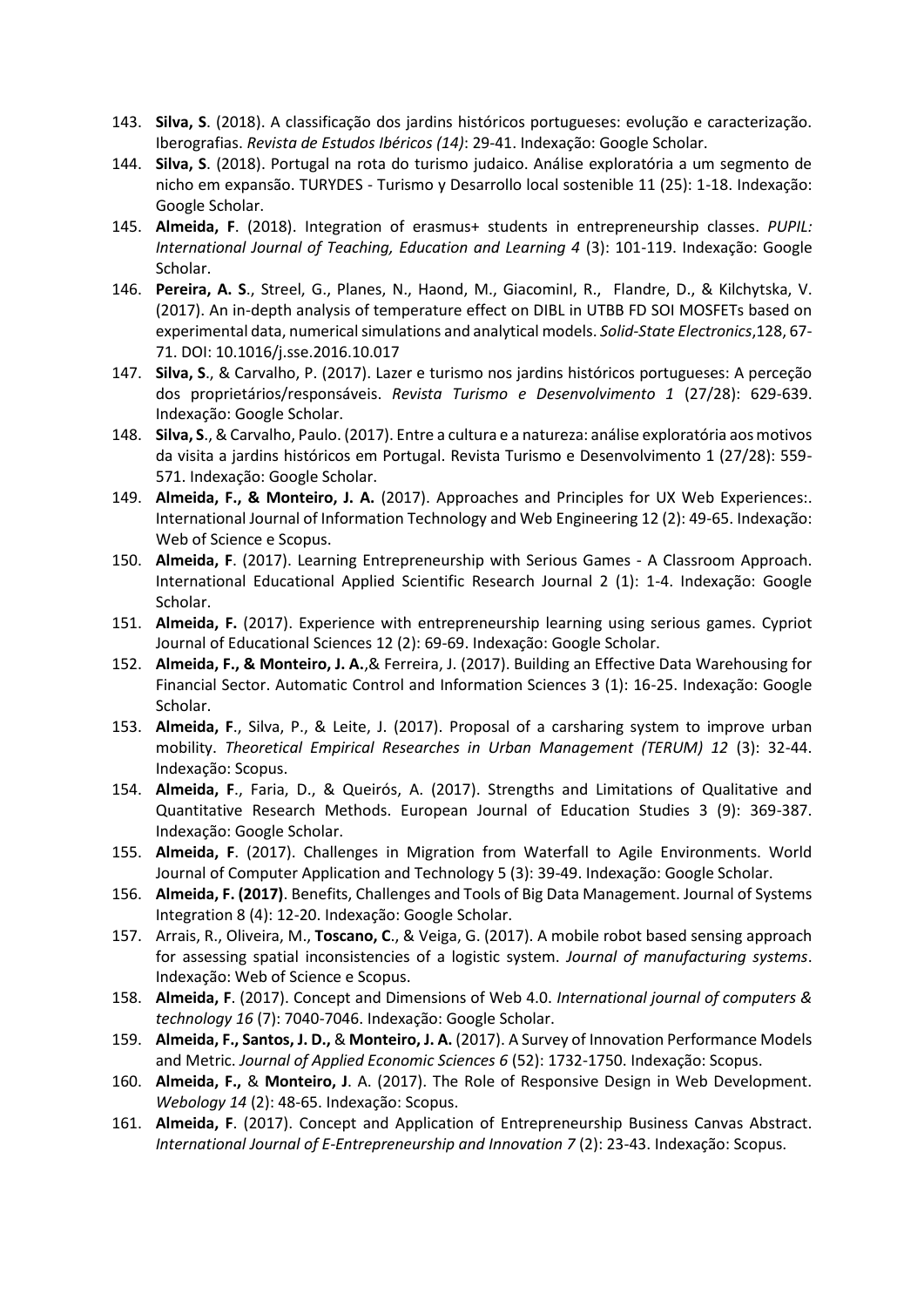- 162. Krueger, V., Chazoule, A., Crosby, M., Lasnier, A., Pedersen, MR., Rovida, F., Nalpantidis, L., **Toscano, C**., et al. (2016). A Vertical and Cyber-Physical Integration of Cognitive Robots in Manufacturing. PROCEEDINGS OF THE IEEE. Indexação: Web of Science e Scopus.
- 163. Shamsuzzoha, A., **Toscano, C**., Carneiro, LM., Kumar, V., & Helo, P. (2016). ICT-based solution approach for collaborative delivery of customised products. PRODUCTION PLANNING & CONTROL. Indexação: Web of Science e Scopus.
- 164. **Lousã, M. D., Monteiro, J. A.** (2015). Explanatory Model ofAdoption, Development and Utilization of Administrative Workflow Systems. *International Journal of Sociotechnology and Knowledge Development 7* (4):31-52. Indexação: Scopus.
- 165. Carvalho, L., Roriz, P., Simões, J., & Frazão, O. (2015). New trends in dental biomechanics with photonics technologies, Applied Sciences, 5(4), 1350-1378. Indexação: Web of Science.
- 166. **Almeida, F., Monteiro, J. A.**, & Peixe, J. T. (2015). ICT Security Review: Perceptions at Portuguese High Schools. Journal of Systems Integration 6 (3): 15-24. Indexação: Google Scholar.
- 167. **Simões, J**., Mateus, S., Redondo, R.D., & Vilas, A. F. (2015). An Experiment to Assess Students' Engagement in a Gamified Social Learning Environment. *eLearning Papers* (43). Indexação: Google Scholar
- 168. Tavares, A. C., **Silva, S**., & Bettencourt, T. (2015). Advantages of Applying IBSE Method: The Coimbra Inquire Course Case-Study. *Procedia - Social and Behavioral Sciences 191* (-): 174-178. Indexação: Web of Science e Scopus.
- 169. Tavares, A. C., **Silva, S**., Santos, J., Paiva, I., Oliveira, J., & Bettencourt, T. (2014). INQUIRE at Coimbra Botanic Garden: products and process of an IBSE educative project. *Procedia - Social and Behavioral Sciences 116* (-): 4353-4356. Indexação: Web of Science e Scopus.
- 170. **Silva, S**., & Carvalho, P. (2014). O turismo de jardins em Portugal: realidade ou utopia? Uma análise aos tours de jardins no país. *Revista Turismo e Desenvolvimento 4* (21/22): 447-458. Indexação: Google Scholar
- 171. Castro, H., Andrade, M. T., **Almeida, F.,** Tropea, G., Melazzi, N. Blefari., Mousas, A. S., Kaklamani, D. I., Chiariglione, L., & Difino, A. (2014). *Semantically connected web resources with MPEG-21. Multimedia Tools and Applications 74* (2): 439-462. Indexação: Web of Science e Scopus.
- 172. **Almeida, F**. (2014). An Application for the Management Movements of Via Verde. International Journal of Advanced Studies in Computer Science and Engineering 3 (4): 1-7. Indexação: Google Scholar
- 173. **Almeida, F**., Castro, H., Andrade, M. T., Tropea, G., Melazzi, N. B., Signorello, S., Mousas, A., et al. (2014). Digital forgetting in informationcentric networks—the CONVERGENCE perspective. *New Review of Hypermedia and Multimedia 20* (2): 169-187. Indexação: Web of Science e Scopus.
- 174. Marcelo, P., **Monteiro, J. A., & Almeida, F**. (2014). An Approach of an Idea Management Platform to Improve the Innovation Process. *International Journal of Computer Applications 103* (12): 41-47. Indexação: Google Scholar
- 175. **DIAS, L. T**. (2013). O momento e a forma de construir uma cidade no noroeste da Hispânia, periferia do Império romano e fronteira atlântica. *Revista da Faculdade de Letras CIÊNCIAS E TÉCNICAS DO PATRIMÓNIO 12*, 1: 113 - 126. Indexação: Google Scholar.
- 176. **Almeida, F**. (2013). MedAdvice24 A Decision Support System for Medical Advice. Journal of Studies in System Science (SSS) 1 (3): 38-49. Indexação: Google Scholar.
- 177. **Silva, S**., & Carvalho, P. (2013). Os jardins no contexto do turismo pós-moderno. O caso de Portugal. Revista Pasos - *Revista de Turismo y Patrimonio Cultural 11* (4): 631- 647. Indexação: Google Scholar.
- 178. **Silva, S**., & Carvalho, P. (2013). Os jardins históricos: da dimensão patrimonial ao seu potencial turístico. *Revista Turismo & Sociedade 6* (13): 605-625. Indexação: Google Scholar.
- 179. **Almeida, F.**, & Calistru, C. (2013). The main challenges and issues of big data management. International Journal of Research Studies in Computing 2 (1): 11-20. Indexação: Google Scholar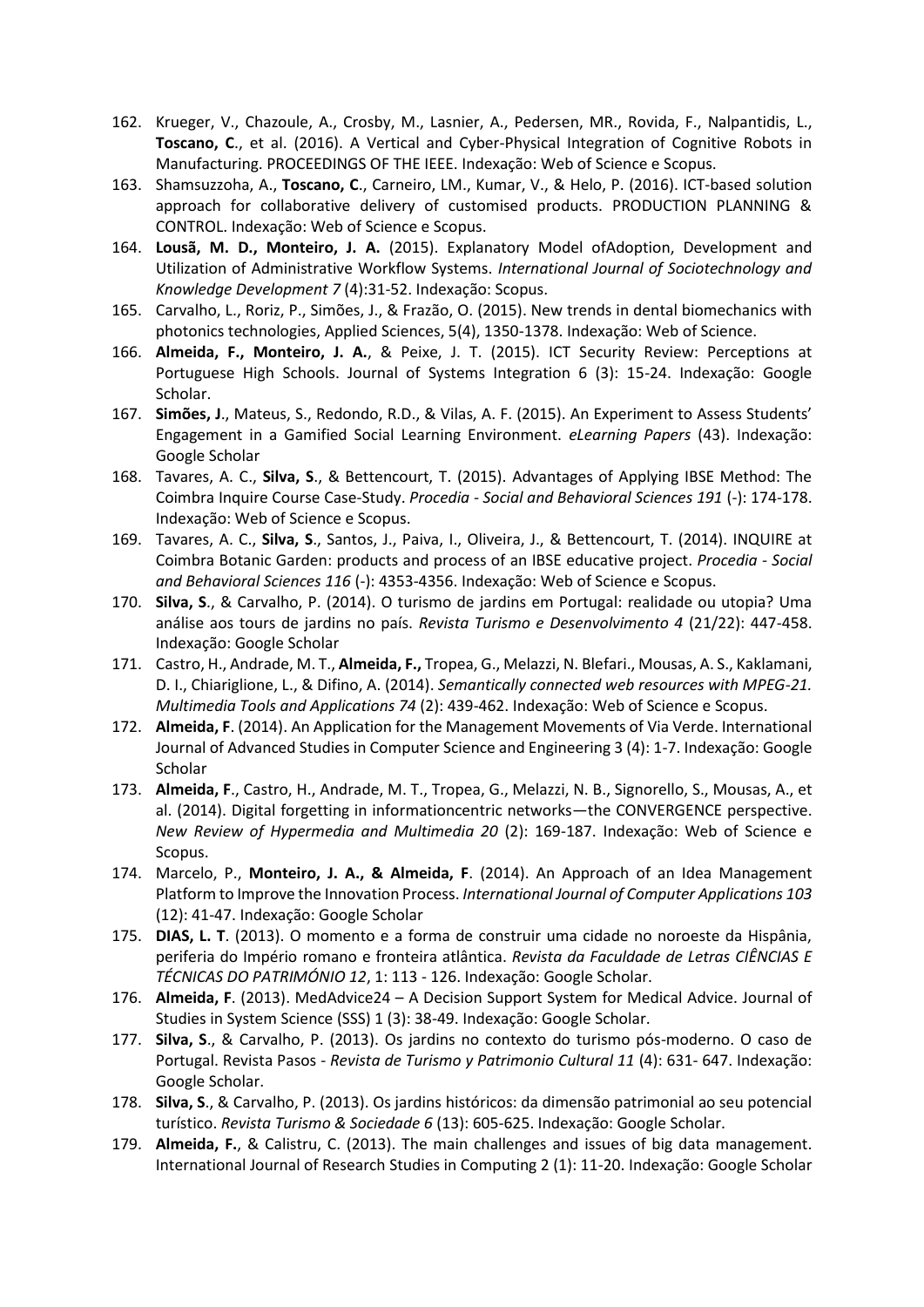- 180. **Silva, S**. (2013). A dimensão patrimonial e o potencial turístico dos jardins históricos: o caso de Portugal. Biblio 3W - Revista Bibliográfica de Geografía y Ciencias Sociales 18 (1053). Indexação: Google Scholar
- 181. **Simões, J**., Redondo, R.D., Vilas, A. F., & Aguiar, A. (2013). A gamificationframework to improve participation in social learning environments.eLearning Papers (35). Indexação: Google Scholar
- 182. **Almeida, F., Santos, J. D., & Monteiro, J**. **A**. (2013). E-Commerce Business Models in the Context of Web 3.0 Paradigm. *International Journal of Advanced Information Technology 3* (6): 1-12. Indexação: Google Scholar
- 183. **Almeida, F**., Bolaert, H., Dowdall, S., Lourenço, J., & Milczarski, P. (2013). The WalkAbout framework for contextual learning through mobile serious games. *Education and Information Technologies 20* (3): 415-428. Indexação: Scopus
- 184. Perin, A. L., **Pereira, A. S**., Agopian, P. G., Martino, J. A., & Giacomini, R. (2012). A Simple Electron Mobility Model Considering the Silicon-Dielectric Interface Orientation for Circular Surrounding-Gate Transistor. *JICS. Journal of Integrated Circuits and Systems (Ed. Português), 7*, 100-106. https://repositorio.fei.edu.br/handle/FEI/1148
- 185. **Silva, S**., & Carvalho, P. (2012). O Garden Tourism: nicho turístico da pósmodernidade. Revista TURyDES - Turismo y Desarrollo Local 5 (13). Indexação: Google Scholar
- 186. Ferreira, P. S., Shamsuzzoha, AHM., **Toscano, C**., & Cunha, P. (2012). Framework for performance measurement and management in a collaborative business environment. International Journal of Productivity and Performance Management. Indexação: Web of Science e Scopus.
- 187. **Almeida, F**. (2012). Employing Podcasts for Augmented Learning in Information Centric Networks. International Journal for e-Learning Security (IJeLS) 2 (2): 152-161. Indexação: Google **Scholar**
- 188. **Morais**, J. C., Cabral, A. P. (2012). Trajetórias académicas e profissionais dos diplomados do ISPGAYA. *Revista de Psicologia, Educação e Cultura, 16* (1), 86-124.
- 189. **Almeida, F**. (2012). The Use of Internet Banking Among Portuguese College Students. Journal of Internet Banking and Commerce 17 (2): 1-13. Indexação: Scopus.
- 190. **Almeida, F**. (2012). Information Centric Networks Design Issues, Principles and Approaches. International Journal of Latest Trends in Computing (IJLTC) 3 (2): 58-66. Indexação: Google **Scholar**
- 191. **Almeida, F**. (2012). The Role of Content Distribution Networks in the Future Media Networks. International Journal of Emerging Trends & Technology in Computer Science (IJETTCS) 1 (1): 77- 85. Indexação: Google Scholar
- 192. **Almeida, F.** (2012). Ontology for Entrepreneurs Risk Analysis for Start-Up Tech. Journal of Advanced Research in Management 3 (1): 59-68. Indexação: Google Scholar
- 193. **Almeida, F**. (2012). Web 2.0 Technologies and Social Networking Security Fears in Enterprises. International Journal of Advanced Computer Science and Applications 3 (2): 152-156. Indexação: Google Scholar
- 194. **Almeida, F**. (2012). Using Agile Practice for Student Software Projects. Journal of Education and Vocational Research 3 (9): 280-290. Indexação: Google Scholar
- 195. **Simões, J.**, Redondo, R.D., & Vilas, A.F. (2012). A social gamification framework for aK-6 learning platform. Computers in Human Behavior 29(2): 345-353. Indexação: Web of Science e Scopus.
- 196. **Almeida, F**. (2011). Designing and Implementation of an Intelligent Manufacturing System. Journal of Industrial Engineering and Management, Barcelona 4 (4): 718-745. Indexação: Scopus.
- 197. **Almeida, F**. (2011). Adoption of Integrated and Distributed Manufacturing a multi-agent perspective. Journal of Advances in Computing 1 (1): 23- 35. Indexação: Google Scholar.
- 198. **Almeida, F**. (2011). Introduction of a WIKI in an entreprise: motives and challenges. Journal of Systems Integration 2 (4): 46-53. Indexação: Google Scholar.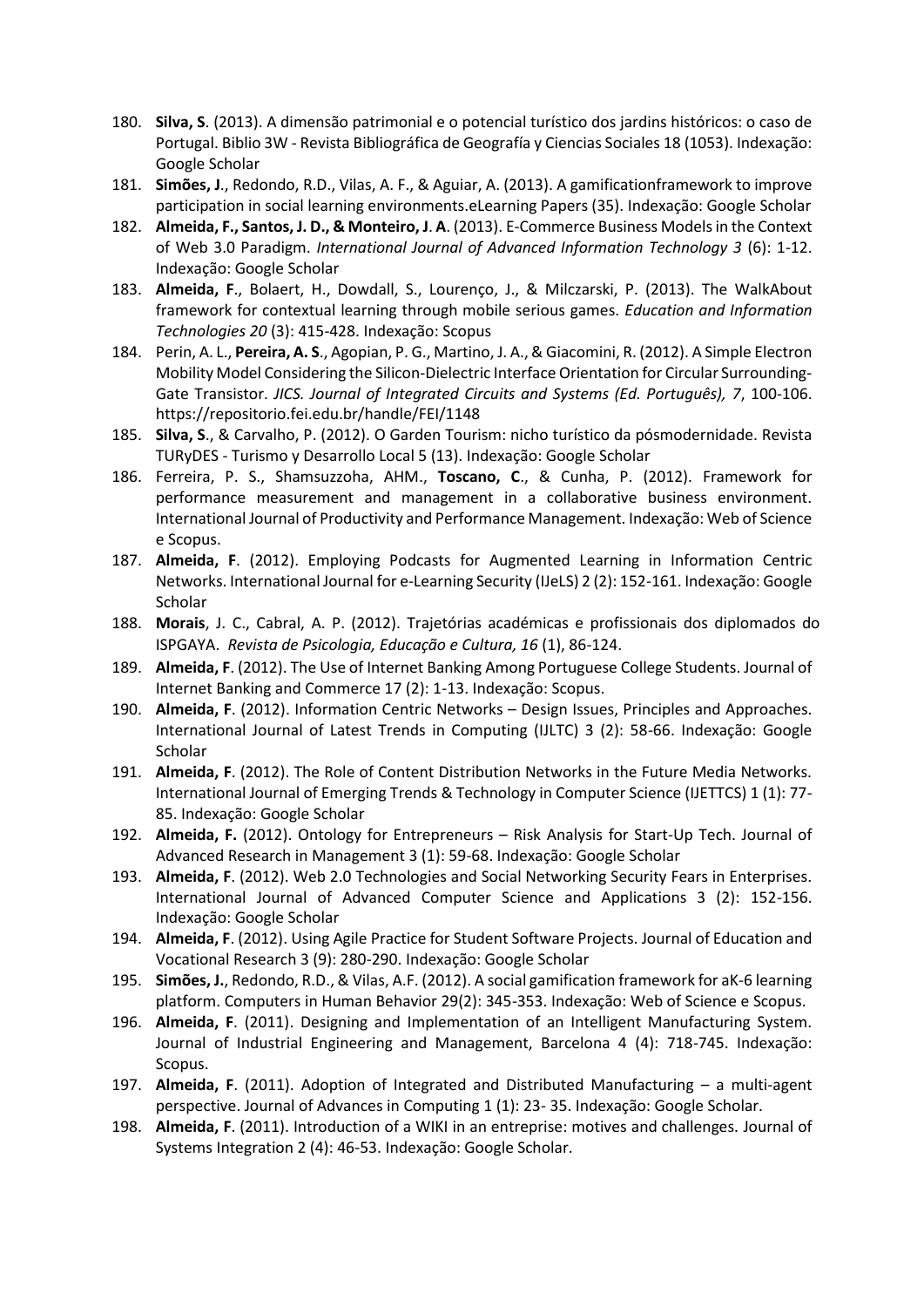- 199. **Silva, S**. (2011). O património florístico como recurso turístico uma alternativa ao desenvolvimento da estância termal da Curia. Revista Turismo e Desenvolvimento (16): 161- 172. Indexação: Google Scholar.
- 200. **Almeida, F**., Dias, P., Gonçalves, G., Peschl, M., & Hoffmeister, M. (2011). A proposition of a manufactronic network approach for intelligent and flexible manufacturing systems. International Journal of Industrial Engineering Computations 2 (4): 873-890. Indexação: Web of Science e Scopus.
- 201. **Almeida, F**. (2011). Assessing Quality Issues in Computer Based Software Development. International Journal of Advanced Research in Computer Science (IJARCS) 2 (1): 89-97. Indexação: Google Scholar.
- 202. **Almeida, F**. (2011). Security Issues in Unified Communications. International Journal of Research and Reviews in Computer Science 2 (2): 1-7. Indexação: Google Scholar.
- 203. **Almeida, F**., Oliveira, J., & Cruz, J. (2010). Open Standards And Open Source: Enabling Interoperability. *International Journal of Software Engineering & Applications 2* (1): 1-11. Indexação: Google Scholar.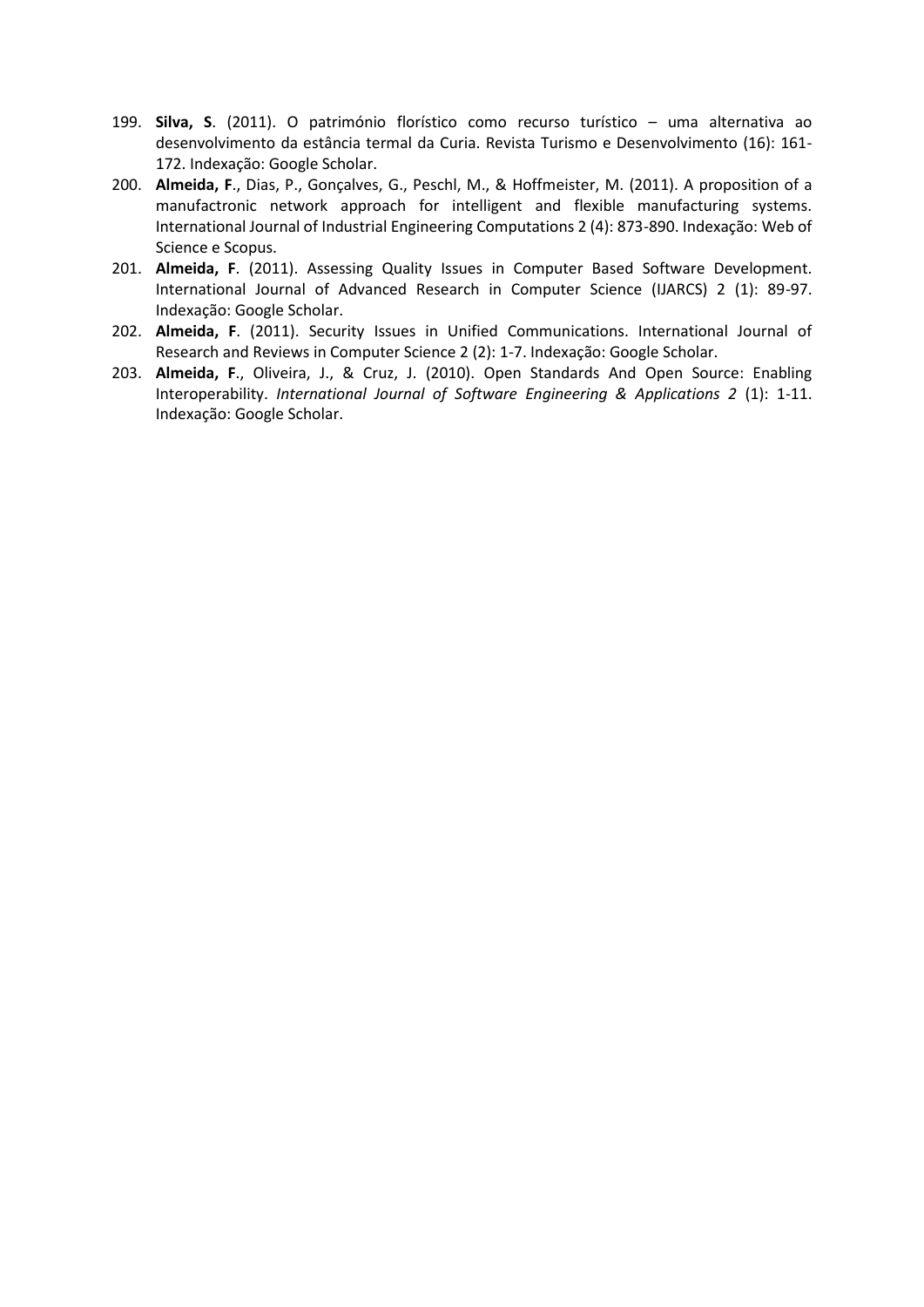# **Comunicações em Conferências Internacionais publicadas:**

- 1. **Monteiro, J. C**., Bollaert, H., Ides, J., Milczarski, P., O'Reilly, D. & Schulze, H., (2021). Serious Games in Action: From Blended Mobility to Online Mobility with JEU. *Proceedings from ETECH - Emerging Trends in Economics, Culture and Humanities*, April 21st – April 23rd. Riga, Latvia.
- 2. **Monteiro, J. C**., Bollaert, H., Ides, J., Milczarski, P., O'Reilly, D. & Schulze, H., (2021). JEU: From Blended Mobility to Online Mobility. *Proceedings from INTED*, March 8th – March 9th. Online.
- 3. Barbosa, B., Silva, D., & **Morais**, J. C. (2021). ODSlocal Plataforma Municipal dos Objetivos de Desenvolvimento Sustentável, In *5º Atlântico Business Sumit, Tendências*. 19 de outubro de 2021. pp. 207-227. Available on: https://atlanticosummit.pt/wp-content/uploads/2022/01/Livro-deactas\_2021.pdf.
- 4. **Morais**, J. C., **Monteiro, J**., Sá, S. E. Santos, J. D., Soveral, L.,& Neves, N. (2021). Distance learning: teaching seen by higher education professors under covid-19*. EDULEARN21 - 13th International Conference on Education and New Learning Technologies*, Palma de Maiorca, 2021.
- 5. **Morais**, J. C., **Monteiro, J**., Santos, J. D., Soveral, L. A., Neves, N., & Sá, S. (2021). Distance learning: learning seen by higher education students under covid-19. *EDULEARN21 - 13th International Conference on Education and New Learning Technologies*, Palma de Maiorca, 2021.
- 6. **Morais**, J. C., **Monteiro, J. C**., Beczkowski, M., Bollaert, H., Borowski, N., Connolly, M., & Ides, J. (2021). From blended mobility to online mobility in jeu: the student's perspective. EDULEARN21 - *13th International Conference on Education and New Learning Technologies*, Palma de Maiorca, 2021.
- 7. Becker, J., & **Lucas, C.** (2021). Experiência de avaliação online numa unidade curricular de Matemática no Ensino Politécnico. CNaPPES.21, Livro de atas do 7.º Congresso Nacional de Práticas Pedagógicas no Ensino Superior. 12-16 julho 2021.
- 8. **Lucas, C.,** Ruiz-Olarría, A., Gascón, J. (2018). Esbozo de una praxeología para la enseñanza en torno al cálculo diferencial elemental. Trabalho apresentado em *VI congrès international de la TAD*, *Grenoble*,.
- 9. Teixeira, M., Rocha A. P., &. **Castro, A. J. M**. (2021). *Quantum Reinforcement Learning Applied to Board Games*. In IEEE/WIC/ACM International Conference on Web Intelligence (WI-IAT '21), December 14- 17, 2021, ESSENDON, VIC, Australia. ACM, New York, NY, USA, 8 pages. DOI:10.1145/3486622.3493944
- 10.Martins, L. N., Rocha, A. P. & **Castro, A. J. M**. (2021). *A QUBO Model to the Tail Assignment Problem*, in Proceedings of the 13th International Conference on Agents and Artificial Intelligence (ICAART2021) – Volume 2, pages. 899-906 ISBN: 978-989-758-484-8 ISSN: 2184-433X, doi: 10.5220/0010259608990906
- 11.**Simões, J., & Sargo, S**. (2021). Gamification in Online Environments in the Context of the Flipped Classroom. First International Conference in E-learning in STEM Education – ESE2021, ISCAP – Instituto Superior de Contabilidade e Administração do Porto, 7 de julho de 2021. in E-learning in STEM Education – ESE2021, ISCAP – Instituto Superior de Contabilidade e Administração do Porto, 7 de julho de 2021.
- 12.**Almeida, F.**, & **Monteiro, J. A.** (2021). The contribution of Erasmus+ mobility programs in motivating entrepreneurship. I International Conference on Entrepreneurial Motivation, Valencia, Spain, 74-75.
- 13.Sá, S., **Morais**, **J.**, & **Almeida, F.** (2020). The active methodologies as strategies for development emotional intelligence skills in higher education students. In Proceedings of the Congresso Ibero-Americano em Investigação Qualitativa (CIAIQ), Coruña, Spain, 55-68.
- 14.**Almeida, F.** (2020). Assessing the development of entrepreneurial competencies. In Proceedings of the Technology transfer: innovative solutions in Social Sciences and Humanities: 2020, Odessa, Ukraine, 65-67.
- 15.**Morais**, **J. C.**, **Monteiro**, **J. R**. Akerlund, H., Audemard, G., Bollaert, H., Hayenne-Cuvillon, V., Hlobaz, A. et al. (2020). Project ggulivrr: generic game for ubiquitous learning in interactive virtual and real realities. *EDULEARN20*, Palma de Maiorca, 2020. doi.org/10.21125/edulearn.
- 16.**Morais**, J. C., & Sá, S. O. (2020). Perceptions on learning methodologies in higher education: a comparative study. *Economic and Social Development (Book of Proceedings)*. In *52nd International Scientific Conference on Economic and Social Development.* Porto, Portugal, pp. 358-366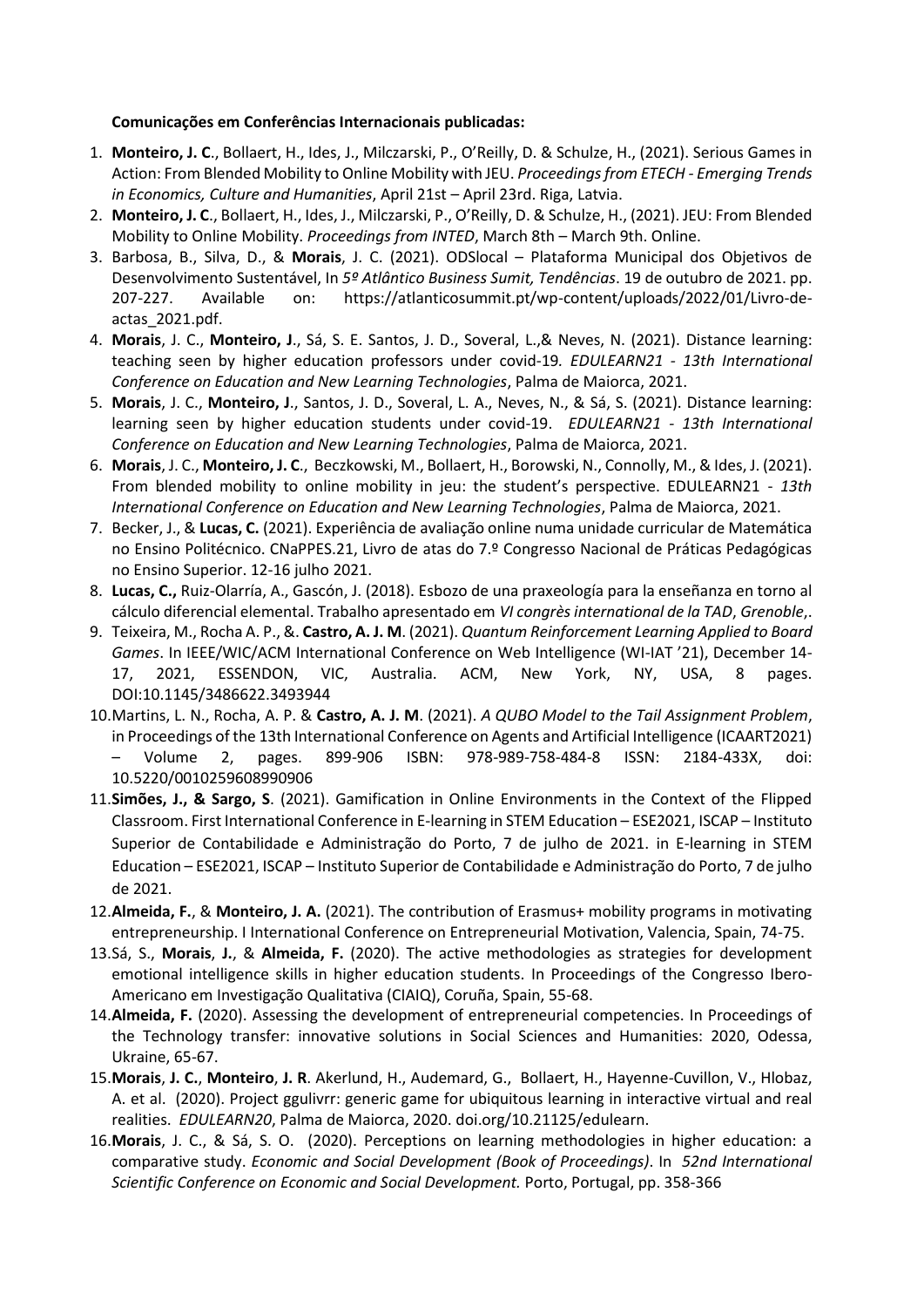- 17.**Morais**, J. C., & Sá, S. O. (2020). Perceptions on learning methodologies in higher education: a comparative study. *Economic and Social Development (Book of Proceedings),*. *52nd International Scientific Conference on Economic and Social Development.* Porto, Portugal, pp. 358-366
- 18.Sá, S., **Morais**, J., & **Almeida, F.** (2020). The active methodologies as strategies for development emotional intelligence skills in higher education students. In *Proceedings of the Congresso Ibero-Americano em Investigação Qualitativa (CIAIQ)*, Coruña, Spain, 55-68.
- 19.**Monteiro, J. C**., Bollaert, H., Hautamaki, J., Hlobaz, A., Milczarski, P., Neves, N., Podlaski, K., O'Reilly, D., & Possemiers, P. (2020). A Methodology for Soft-Skills Improvement via Game Development Intensive Project. *Proceedings from EduLearn*. 6-7 July. Online.
- 20.**Monteiro, J. C.**, Akerlund., H., Audemard, G., Bollaert, H., Hayenne-Cuvillon, V., Hlobaz, A., Kozlenko, M., Milczarski, P., **Morais**, J., O'Reilly, D., Possemiers, P., & Stawska, Z. (2020). Project GGULIVRR: Generic Games for Ubiquitous Learning in Interactive Virtual and Real Realities. *Proceedings from EduLearn*. 6-7 July. Online.
- 21.**Monteiro J. C**., Bollaert, H., O'Reilly, D., & Possemiers, P. (2020). CitizenSchool: Serious Gaming for a Better Europe. *Proceedings from ICERI*, 3-5 November. Seville, Spain.
- 22.Almeida, A., Resende, C., Ferreira, M., Pereira, A., Maia, A., Mendes, M., Neto, T., Leal, E., Mendes, E., Voutsen, O., Jacinto, T., Cabral, M., Malheiro, L., Soares, E., David, C., Cezanne, T., João, A., Marçal, M., Pissarra, S., Caldeira, T., Abrantes, M., Afonso, E., & **Lucas, C.** (2019). Epidemiological Surveillance of Infection in Neonatology over eleven years. Round table: Hot Topics in *Neonatology. Proceedings of 48th Portuguese Congress of Neonatology*. Lisbon, Portugal (4 -6 December).
- 23.**Monteiro, J. C**., Bollaert, H., Luther-Caby, H., Milczarski, P., & O'Reilly, D., (2019). JEU: Serious Gaming for a Better Europe. *Proceedings from ICERI*, 9-10 November. Online.
- 24.**Almeida, F**. (2019). The Relevance of Teamwork in Software Startups. International Journal of Systems and Society (IJSS), 6(2), 29-46.
- 25.**Monteiro, J. C.**, **Morais, J. C., Neves**, **N.,** Bollaert, H., Possemiers, P., & O´Reilly, D. (2019). Project genius: an experience on innovative interdisciplinary contextual education using games development. *11th International Conference on Education and New Learning Technologies*, Palma de Maiorca, 2019. Doi: 10.21125/edulearn.2019.1744
- 26.Marques, L., Campos, F., Ribeiro, M., **Bernardo, A.,** & Miranda, I. (2019, junho), Adaptive Energy Resource Management System – scaling out microgrid based solutions in electrical power systems, paper publicado nos proceedings e apresentado na poster session da *conferência CIRED*, Madrid, Espanha.
- 27.**Lopes, S. F.**, Gouveia, L. M. B., & da Cunha Reis, P. A. (2019). A sala de aula invertida num cenário potencial de integração com a Wikipédia. *Prisma. com*, (40), 135-143.
- 28.**Monteiro, J. C**., Balancho, P., Viana, L., & Vieira, D., (2019). Ondas da Nazaré Impacto Económico e Social. *Proceedings from Atlântico Business Summit*, 17 e 18 de Outubro. Vila Nova de Gaia, Portugal.
- 29.**Monteiro, J. C**., Fonseca, N., Mata, C., & Meireles, J., (2019). Estudo sobre a Emissão de Obrigações: Oferta Pública de Subscrição e Troca de Obrigações Mota Engil 2022. Proceeding from *Atlântico Business Summit*, 17 e 18 de Outubro. Vila Nova de Gaia, Portugal.
- 30.**Monteiro, J. R**., Bollaert, H., **Morais**, **J. C.,** Neves, N., O'Reilly, D., & Possemiers, P. (2019). Project GENIUS: An Experience on Innovative Interdisciplinary Contextual Education using Games Development. *Proceedings from Edulearn*, 1-3 July. Palma Mallorca, Spain.
- 31.**Monteiro, J.C., Morais, J.C., Neves, N.,** Bollaert, H., Possemiers, P, & O'Reilly, D. (2019). Project GENIUS: an experience on innovative interdisciplinar contextual education using games development. Proceedings from *EDULEARN,* Palma Mallorca.
- 32.**Monteiro**, **J. C.,** Bollaert, H., O'Reilly, D. & Possemiers, P. (2019). Citizenschool: serious gaming for a better Europe. *Proceedings from iCERI*, Sevilla, Spain.
- 33.**Lousã, M.** (2019). Desafios para as Pessoas e para as Organizações na Era Digital. Trabalho apresentado em *3.º Congresso Internacional de Psicologia, Educação e Cultura*, Vila Nova de Gaia, Portugal, 49-53.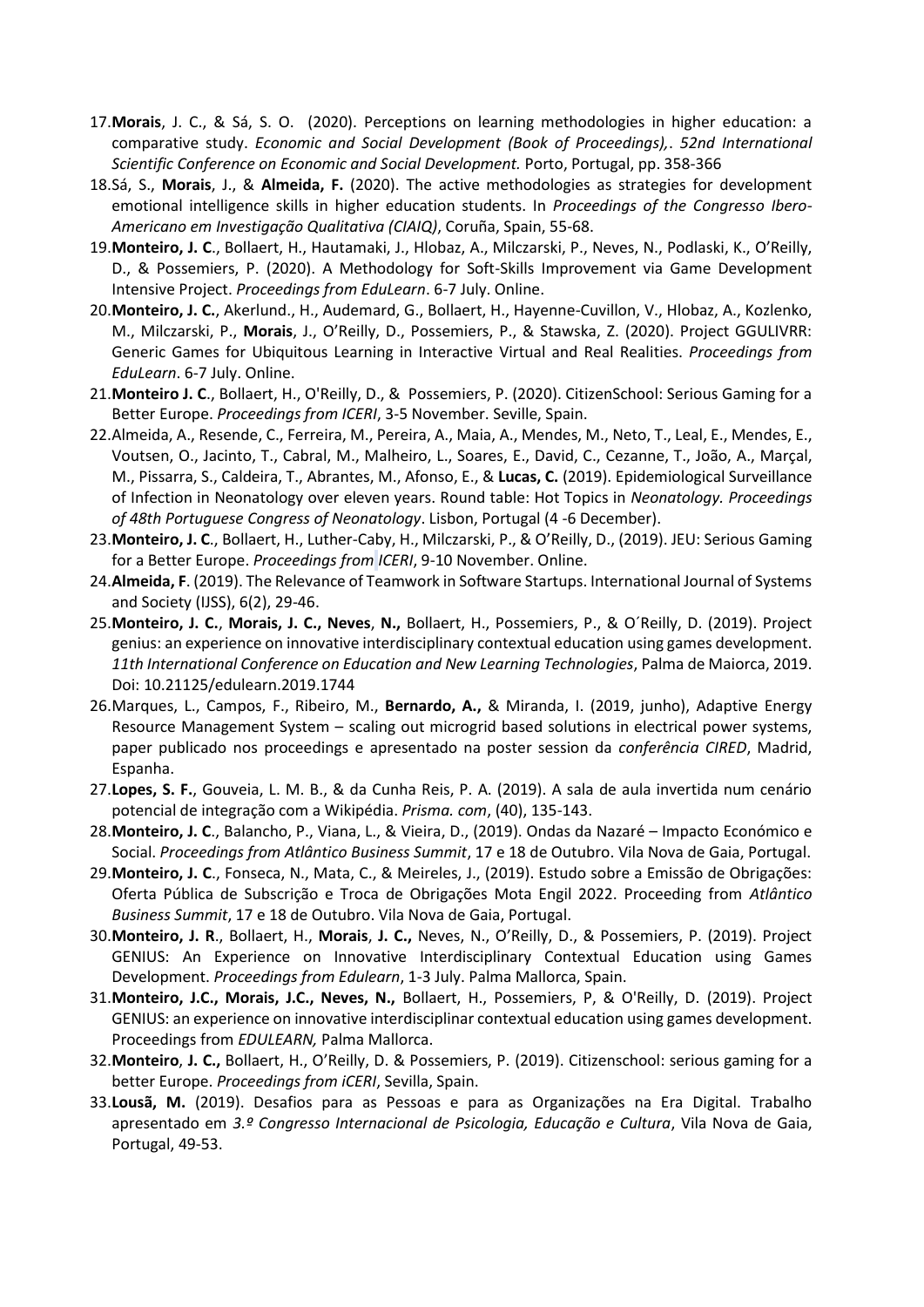- 34.**Dias, L. T.** (2019). Paisagem Cultural…da matriz ao reconhecido desafio da sua gestão.Uma experiência a partir do Património Construído. *Seminário Património Cultural e Turismo: Gestão e Governança, organização*: Misericórdia do Porto, Porto.
- 35.**Dias, L. T.** (2019). Reconhecer a conformação do território (…do reconhecido à gestão do reconhecido…). *Jornadas do Património sobre Implantação monástica e construção da paisagem rural, organização*: Faculdade de Letras da Universidade do Porto, Porto.
- 36.**Almeida, F.** (2019). Desenvolvimento de Competências de Gestão e de Liderança Usando a Psicologia Positiva e Jogos Sérios. Trabalho apresentado em 3º Congresso Internacional promovido pela Revista de Psicologia, Educação e Cultura, Portugal.
- 37.**Ferro, A. S.** (2019). O Perfil do Turista: uma mudança de paradigma. Comunicação apresentada no *3º Congresso Internacional Promovido pela Revista de Psicologia, Educação e Cultura*.
- 38.**Loureiro, N. C**., Costa, A. N., Durão, L. M., & Rocha, M. A. (2017). Determination of the influence on the mechanical behavior of jute/cork sandwich structures. *3rd International Conference on Natural Fibers*, Braga, Portugal.
- 39.Barquero, B., Florensa, I., Jessen, B., **Lucas, C**., Wozniak, F. (2018). The external transposition of inquiry in mathematics education: impact on curriculum in different countries. Trabalho apresentado em *Twenty-fourth Icmi Study*, Tsukuba.
- 40.**Lucas, C**., & Couto, M. J. (2018). Governmental and non-governmental initiatives to promote Digital Literacy in Spain. Trabalho apresentado em *International Media Education Summit*, *Hong Kong*.
- 41. Couto, M. J., **Lucas, C**., Brites, M. J., & Pereira, L. (2018). Digital literacy in Europe: best practices in six countries. In *Edulearn 18: 10th International Conference on Education and New Learning Technology Conference*.
- 42.**Lucas, C**., Pacheco, F., Mendes, M., Pinto, M., & Leal, S. (2018). Introdução à Literacia Financeira no 1.º ciclo do Ensino Básico: Proposta de dinamização de um projeto com crianças do 3.º ano em Portugal. Trabalho apresentado em *X Congreso Internacional de Didácticas de las Ciencias*, *Havana*,.
- 43.Reis, L., Rocha, A. P. & **Castro, A. J. M.** (2018). *An Agent-based Electronic Market to Help Airlines to Recover from Delays*, In Proceedings of the 10th International Conference on Agents and Artificial Intelligence – Volume 1: ICAART, ISBN 978-989-758-275-2, pages 176-183. DOI: 10.5220/0006582401760183
- 44.**Ferro, A. S.** (2018). Backpackers no Porto e Norte: a importância no turismo nacional. comunicação apresentada no seminário *Turismo de Backpackers, Realidades e Desafios*. Organização: ISPGAYA. Local: Auditório Parque Biológico de Gaia, 18 junho 2018.
- 45.**Lousã, M.,** & Eva L. (2018). Understanding the Digital Transformation in Organisations a Perspective from Portuguese Project Managers. In *Proceedings of the 32nd International Business Information Management Association Conference (IBIMA): Vision 2020: Sustainable Economic Development and Application of Innovation Management*, Seville, Espanha, 732-741.
- 46.**Dias, L. T.** (2018). Gestão do Património matriz (e contradição) do pensamento. Seminário Património: De Geração para Geração, organizado pelo Instituto Politécnico de Viseu e Museu Grão Vasco, Viseu.
- 47.**Dias, L. T.** (2018). A Construção (conformação) da paisagem da Ibéria grega/Hispânia romana: O caso do noroeste da península ibérica. In Seminário Património e território contemporâneo, organização: Faculdade de Arquitetura da Universidade do Porto e pela Câmara Municipal de Famalicão, Seide.
- 48.**Almeida, F.** (2018). How Participation in an Intensive Project Can Increase 3rd Level Students' Awareness of Entrepreneurship. In Proceedings of the ICTERI 2018: ICT in Education, Research and Industrial Applications. Integration, Harmonization and Knowledge Transfer (ICTERI 2018), Kyev, 394- 404.
- 49.**Lucas, C.,** Fonseca, C., & Casas, J. M. (2017, June). Modelling to analyze multidisciplinary phenomena and connect the mathematics of secondary  $\ddot{E}$  university: The influenza a epidemic (H1N1) as a social, economic and health concern. In *2017 12th Iberian Conference on Information Systems and Technologies (CISTI)* (pp. 1-6). IEEE.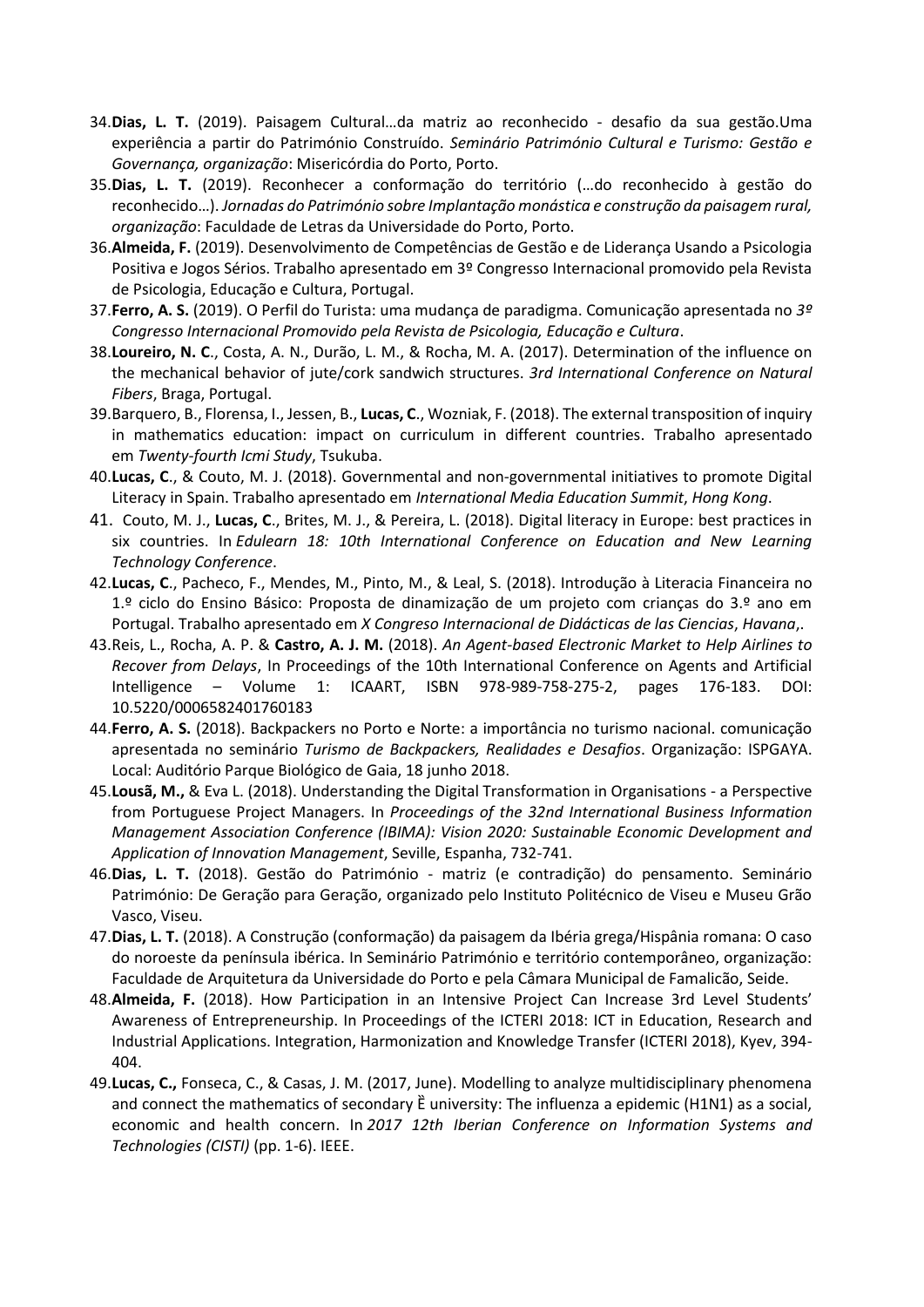- 50.**Lucas, C.** (2017). Reconstrução da unidade curricular Didática da Matemática em B-learning para a Formação de Professores em Portugal. Trabalho apresentado em *VIII Congreso Iberoamericano de Educación Matemática (CIBEM)*, *Madrid*.
- 51.**Toscano, C.,** Arrais R., & Veiga G. (2018). Enhancement of Industrial Logistic Systems with Semantic 3D Representations for Mobile Manipulators. In: Ollero A., Sanfeliu A., Montano L., Lau N., Cardeira C. (eds) ROBOT 2017: Third Iberian Robotics Conference. ROBOT 2017. Advances in Intelligent Systems and Computing, vol 694. Springer, Cham.
- 52.**Silva, S**., & Carvalho, P. (2018). O património paisagístico na estratégia de desenvolvimento turístico urbano. O caso do Parque de Serralves no Porto. In *PLURIS 2018 - Atas do Congresso: PLURIS 2018 - Cidades e Territórios - Desenvolvimento, atratividade e novos desafios* - 8º CONGRESSO LUSO-BRASILEIRO para o Planeamento Urbano, Regional, Integrado e Sustentável, Coimbra, Portugal, 1-12. Coimbra, Portugal: Departamento de Engenharia Civil da Universidade de Coimbra.
- 53.Trindade, J. C., Couto, S., Ferreira, E. M., **Carvalho**, **L. R**. & Quintela, M. A. (2018), Influence of Fiber Optic Location in Hotspot Measurements for Core-Type Windings, Euro TechCon, 4–6 December, Cardiff, UK.
- 54. Crosby, M., Petrick, R.P.A., **Toscano, C**., Dias, R.C., Rovida, F., & Krüger, V. (2017). Integrating mission, logistics, and task planning for skills-based robot control in industrial kitting applications. Conference: PlanSIG 2016, Workshop of the UK Planning and Scheduling Special Interest Group.
- 55.18. Barros, A. C., Simões, A. C., **Toscano, C**., Marques, A., Rodrigues, JC., & Azevedo, A. (2017). Implementing cyber-physical systems in manufacturing. *Proceedings of International Conference on Computers and Industrial Engineering, CIE*.
- 56.19. **Almeida, F.** (2016). Adoption of a Serious Game Tool for Immersive Entrepreneurs. In *Proceedings of International Conference of CALM Project: International Conference of CALM Project,* Lodz, Polónia. Polónia.
- 57. Arrais R., Oliveira M., **Toscano C.,** & Veiga, G. (2016). A Hybrid Top-Down Bottom-Up Approach for the Detection of Cuboid Shaped Objects. In: Campilho A., Karray F. (eds) Image Analysis and Recognition. ICIAR 2016. Lecture Notes in Computer Science, vol 9730. Springer, Cham.
- 58.Rovida, F., Krueger, V., Nalpantidis, L., Charzoule, A., Lasnier, A., Petrick, R., Crosby, M., **Toscano, C.,** & Veiga, G. (2016). A cyber-physical systems approach for controlling autonomous mobile manipulators. *Proceedings of the 19th International Conference on CLAWAR 2016*, 169-177.
- 59.**Almeida, F.**, Dowdall, S., Bolaert, Hi., O'Reilly, D., **Lourenço, J.**, & Krzysztof, P. (2015). Using Intensive Games Development Projects to Teach Entrepreneurial Skills to Third Level Students. In *Proceedings of International Conference on Education and New Developments: International Conference on Education and New Developments*, Porto, Portugal. Portugal.
- 60.**Tavares, A. C.,** Silva, S., & Bettencourt, T. (2014). Advantages of applying IBSE method: the Coimbra Inquire Course case-study. In Proceedings of the 6th World Conference on Educational Sciences: 6th World Conference on Educational Sciences (WCES 2014), Malta, Malta. Malta, Malta: University of Malta.
- 61.**Carvalho, L**., Roriz, P., Frazão, O., & Marques M. B., (2014). Evaluation of the performance of orthodontic devices using FBG sensors, 23rd Conference of International Commission for Optics (ICO), 26-29 August, Santiago Compostela, Spain.
- 62.**Carvalho**, **L.**, Roriz, P., Simões, J., Santos, J. L. & Frazão, O. (2014). Fabry-Perot cavity hydrostatic Pressure sensors, 23 rd International Conference in Optical Fibre Sensors, Proc. of SPIE, 2-6 June, Santander, Spain.
- 63.**L. Carvalho**, Roriz, P., Simões, J., Santos, J. L., & Frazão, O. (2014). FBG's used to measure and compare strains induced by orthodontic devices, II International Conference on Applications of Optics and Photonics – AOP, 26-30 May, Aveiro, Portugal.
- 64.Gil, G., Azevedo, C., **Toscano, C.**, Gaelle, C. P., & Prépin, B. (2013). Assisting SMEs to integrate digital Food Supply Chains. In Proceedings of EFITA 2013 International Conference on Sustainable Agriculture through ICT innovation: EFITA, Turin, Itália.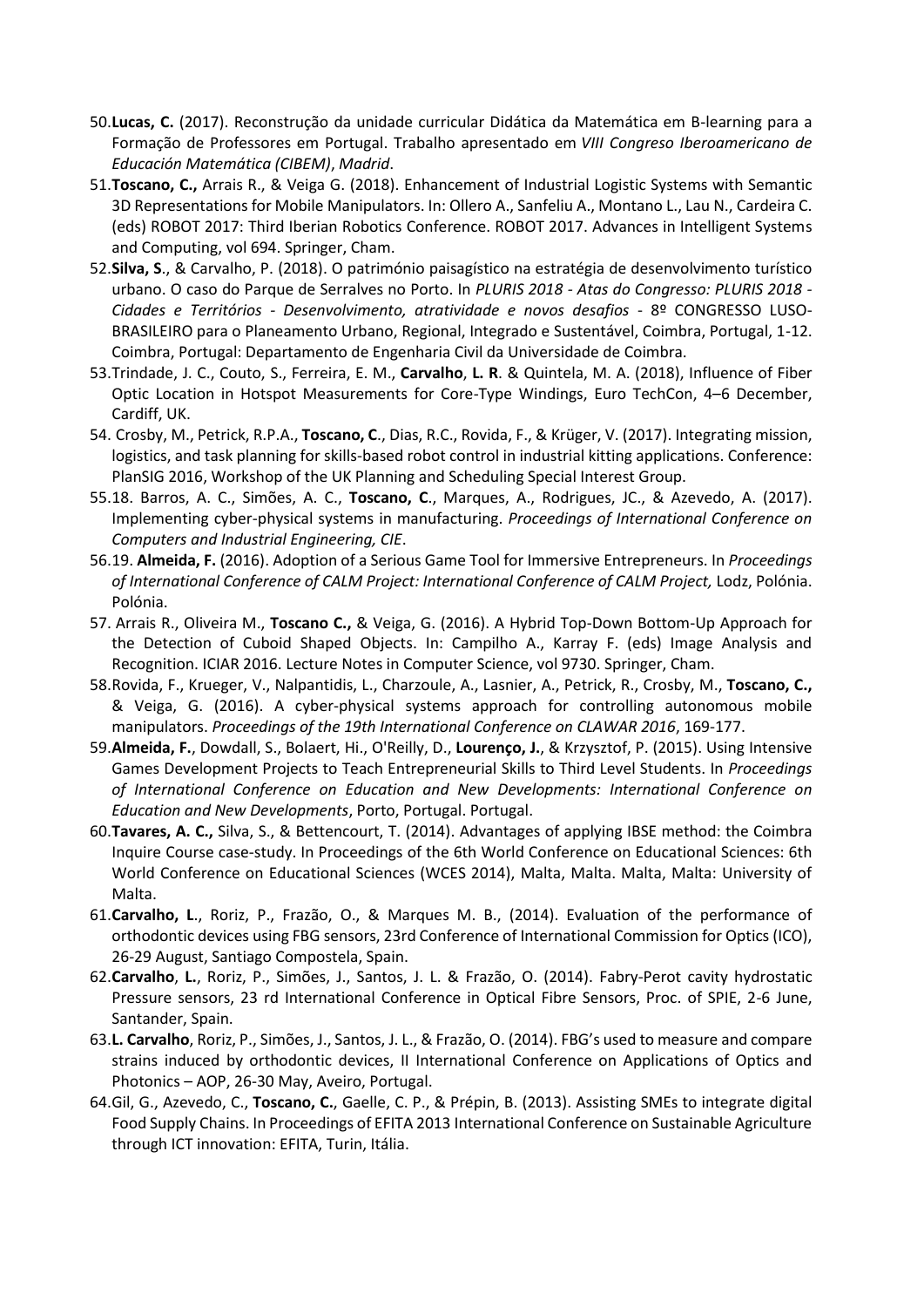- 65.**Almeida, F.** (2013). Walkabout IP An approach for learning through contextual mobile games. In Proceedings of 5th International Conference on Education and New Learning Technologies: 5th International Conference on Education and New Learning Technologies (EDULEARN), Barcelona.
- 66.**Almeida, F.** (2013). The level of technology on Social Customer Relationship Management. In *Proceedings of International Conference on Marketing & Consumer Behaviour* (ICMC 2013), Porto.
- 67.Tavares, A. C., **Silva, S.,** & Bettencourt, T. (2013). Aftermath of the two editions of INQUIRE training course in IBSE methodology at COIMBRA BOTANIC GARDEN. In Proceedings of the Inquire Conference Raising Standards Through Inquiry: Professional Development in the Natural Environment: Inquire Conference - Raising Standards Through Inquiry: Professional Development in the Natural Environment, Royal Botanic Gardens, Kew, Reino Unido. Londres: Inquire Project.
- 68.**Gonçalves, R**., Pereira, F. L. & Rocha, A. P. (2013). High Level Architecture for Trading Agents in Betting Exchange Markets, Advances in *Information Systems and Technologies*, Volume 206, 2013, pp 497- 510, WorldCIST'13, Algarve, Portugal, 27-30 March, 2013.
- 69.**Silva, P.** (2013). Tourist Use of Airships in the Portuguese Douro Region.The Need for an Economic Evaluation. *In Atas do 19th APDR Congress - Place-Based Policies and Economic Recovery: 19th APDR Congress - Place-Based Policies and Economic Recovery*, Braga, Portugal. Portugal.
- 70.Fangaia, S., Almeida, M., **Carvalho, L**., & Nicolau, P. (2012)., In vitro pilot study on bone heating during surgical implant bed preparation., BioDENTAL 2012 - 2nd International Conference on Biodental Engineering., 7-8 December., Porto, Portugal.
- 71.Rodrigues, P., Mendes, J. M., Angeja A., Gomes J., & **Carvalho, L.** (2012). Fracture resistance differences between single all-zirconium dental crowns and those veneered with ceramics. *56ème congrès annuel du GIRSO*., 24, 25 et 26 maio., Penafiel., Portugal.
- 72.Silva, G., & **Carvalho. L.** (2012). Comparision of flexural resistance of three types of commercial zirconia, 56ème congrès annuel du GIRSO., 24, 25 et 26 maio., Penafiel., Portugal.
- 73.**Almeida, F.** (2012). Security Issues in Semantic Web. In Proceedings of 5th International Conference on Security for Information Technology and Communications: 5th International Conference on Security for Information Technology and Communications (SECITC 2012), Bucharest.
- 74.Tavares, A. C., **Silva, S**., Santos, J., Paiva, I., Oliveira., Figueiredo, A., & Bettencourt, T. (2012). Inquire: why teaching about the conservation of biodiversity and climate change?. *In European Botanic Gardens in a Changing World: Insights into Eurogard VI: Sixth Eurogard - European Botanic Gardens Congress,* Chios, Portugal, 281-290. Thessaloniki, Portugal: Balkan Botanic Garden of Kroussia and Botanic Gardens Conservation International.
- 75.**Almeida, F.** (2012). How to train a Successful Entrepreneur in the Information Technology?. In *Proceedings of 1st Iberian Congress of Youth Engineers: 1º Iberian Congress of Youth Engineers*, Braga.
- 76.**Almeida, F.,** & Cruz, J. (2012). Open source unified communications. In *Proceedings of the Workshop on Open Source and Design of Communication - OSDOC '12*: Workshop on Open Source and Design of Communication - OSDOC '12, Lisboa, Portugal, 11-12. New York, New York, USA: ACM Press.
- 77.**Almeida, F.** (2012). Using Agile Practice for Student Software Projects. In *Proceedings of International Conference on Education and Information Management* (ICEIM-2012), Istanbul, Turkey.
- 78.**Almeida, F.** (2012). Converging Podcasts: A Proposal for a ContentCentric Approach for Social Learning Environments. In *Proceedings of IEEE International Conference on Information Society*: IEEE International Conference on Information Society (i-Society 2012), London.
- 79.Mercuri, E. F., **Carvalho, L**., Hecke, M. (2011). Modelo matemático multiescala da remodelação óssea., 3º Encontro Nacional de Engenharia Biomecânica), May 18 – 20 de 2011, Foz do Iguaçu, Paraná, Brazil.
- 80.Karam, L. Z., Franco, A. P. G., Tomazinho, P., Signorini L., **Carvalho L.,** Fernandes M. H., Hecke M. B., & Kalinowski H. J., (2011). Evaluating the efficacy and influence of the decontamination and sterilization of FBGs exposed to S. aureus and E. coli., *International Conference on Applications of Optics and Photonics*., May 3 to 7Braga, Portugal.
- 81.Castro, H., Andrade, M. T., **Almeida, F**., Chiariglione, Leonardo., Tropea, G., Melazzi, N. B., Mousas, A. S., & Kaklamani, D. I. (2011). Exploring semantic relationships across internet resources. In *2011 7th*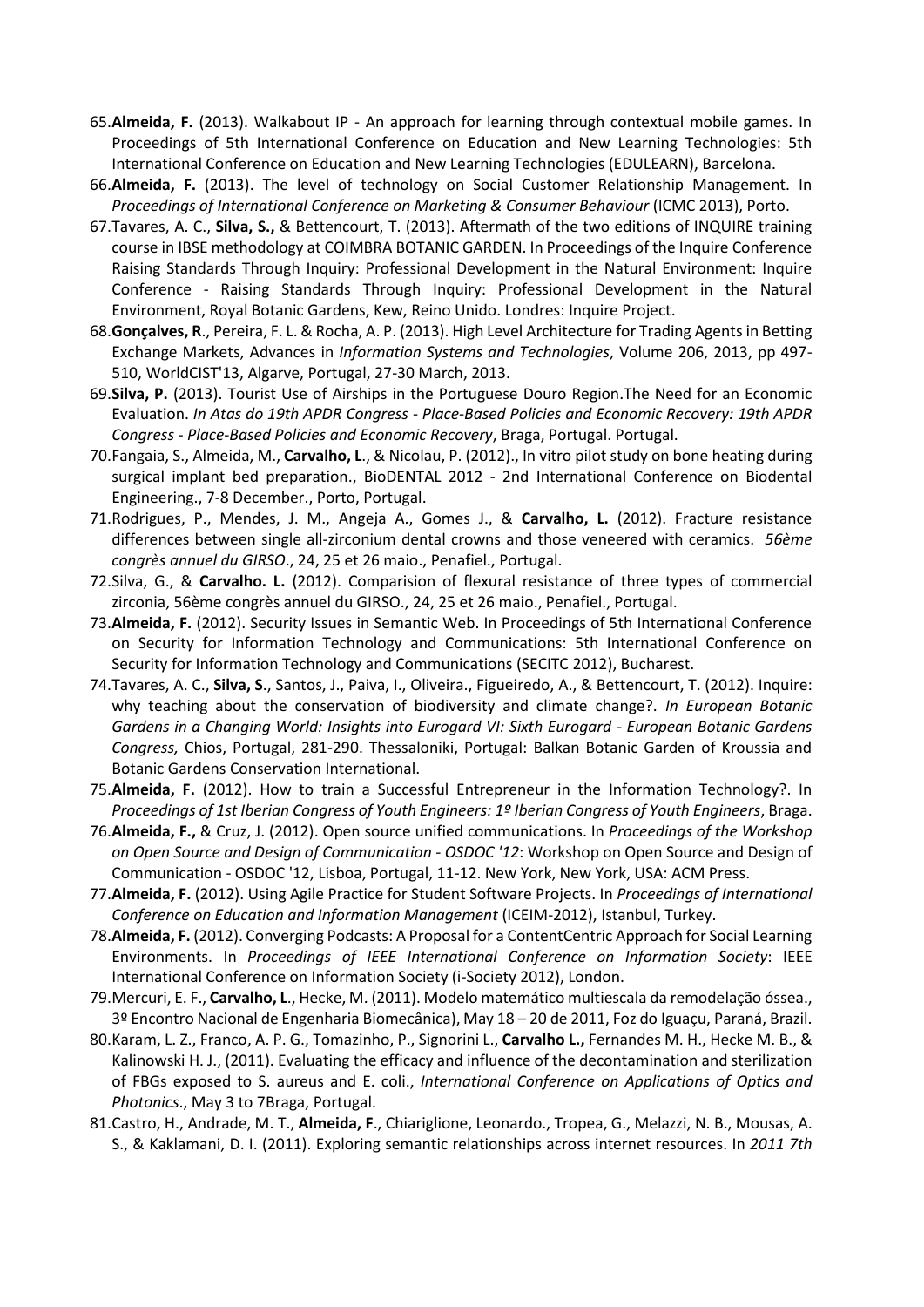*International Conference on Next Generation Web Services Practices: 2011 7th International Conference on Next Generation Web Services Practices* (NWeSP), Salamanca, Spain, 80-85. IEEE.

- 82.**Almeida, F.** (2011). An User-driven Approach for Service Process Innovation. In Proceedings of International Conference on Business Sustainability: International Conference on Business Sustainability (BS 11), Póvoa de Varzim.
- 83.**Almeida, F.** (2011). Applying Agile Methods in Software Engineering Education. In Proceedings of International Conference Agile: International Conference Agile PT 2011, Porto.
- 84.**Almeida, F.** (2011). Sustainable Business Models for Web 3.0. In Proceedings of International Conference on Project Economic Evaluation: International Conference on Project Economic Evaluation (ICOPEV 2011), Guimarães.
- 85.**Almeida, F**. (2011). eCreation of Value with Web 3.0 Technologies. In Proceedings of 6th Iberian Conference of Systems and Information Technologies: 6th Iberian Conference of Systems and Information Technologies (CISTI 2011), Chaves.
- 86.**Gonçalves, R.**, Ferreira, S., Pinto, J., Gonçalves, G. & Sousa, J. (2011). Authority Sharing in Mixed Initiative Control of Multiple Uninhabited Aerial Vehicles, *HCI International 2011*, Hilton Orlando Bonnet Creek, Orlando, Florida, USA, 9-14 July 2011.
- 87.Tavares, A. C., **Silva, S**., & Bettencourt, T. (2011). Project Inquire: sustainability and biodiversity educators training. In Actas do Poster Presentation of the Inquire Project Train the Trainers Course: Poster Presentation of the Inquire Project Train the Trainers Course, Obergurgl, Áustria. Áustria.
- 88.**Silva, S.**, & Carvalho, P. (2011). Turismo termal em Portugal: as perspectivas dos gestores das estâncias termais da Região Centro. In Actas do 5º Congreso Internacional Virtual Turismo y Desarrollo: 5º Congreso Internacional Virtual Turismo y Desarrollo, Málaga, Espanha. Málaga, Espanha: Eumed (Universidade de Málaga).
- 89.**Silva, S.,** & Carvalho, P. (2011). Repensar estratégias para o turismo termal em Portugal. A percepção dos gestores das estâncias termais do centro. In Actas do VIII Congresso da Geografia Portuguesa: VIII Congresso da Geografia Portuguesa, Lisboa, Portugal. Lisboa, Portugal: IGOT (Instituto de Geografia e Ordenamento do Território) - Universidade de Lisboa.
- 90.Almeida R., **Toscano, C**., Carneiro L., & Azevedo A. (2011). Aggregate Collaborative Planning in Nonhierarchical Business Networks. In: Camarinha-Matos L.M., Pereira-Klen A., Afsarmanesh H. (eds) Adaptation and Value Creating Collaborative Networks. PRO-VE 2011. IFIP Advances in Information and Communication Technology, vol 362. Springer, Berlin, Heidelberg
- 91.Almeida, R., **Toscano, C.**, Azevedo, A., & Carneiro, L. (2011). Collaborative planning approach for nonhierarchical networks environments. Conference: 17TH INTERNATIONAL CONFERENCE ON CONCURRENT ENTERPRISINGAt: Aachen (Germany), Volume: Proceedings of 17th International Conference on Concurrent Enterprising.
- 92.**Dias, L.** (2011). Urbanization and Architecture on the Outskirts of the Romam Empire. *Atas do congresso Roma y las provincias: modelo y difusion* 1, 1: 707 - 713.
- 93.**Monteiro**, J. A. (2011). The Guardian of the Republic : A conceptual system to detect outliers on Public Contracts. In Proceedings of the 6th Doctoral Symposium on Informatics Engineering: DSIE'11 - *6th Doctoral Symposium on Informatics Engineering*, Porto, Portugal, 15-24. Porto, Portugal: Edições FEUP.
- 94.**Zanghi, E.**, Filho, M., & Souza, J (2011). TRATAMENTO TRIFÁSICO DA ESTIMAÇÃO DE ESTADO EM SUBESTAÇÕES. Trabalho apresentado em IX SIMPASE 2011, Curitiba, Brasil. Brasil.
- 95.**Almeida, F. L**., Terra, B. M., Dias, P. A., & Goncalves, G.M. (2010). Adoption Issues of Multiagent Systems in Manufacturing Industry. In 2010 Fifth International Multi-conference on Computing in the Global Information Technology: 2010 5th International MultiConference on Computing in the Global Information Technology (ICCGI), Valencia, Spain, 238-244. IEEE.
- 96.**Almeida, F.,** Terra, B. M., Dias, P. A., & Gonçalves, G. M. (2010). Transport with automatic guided vehicles in the factory of the future. In 2010 IEEE 15th Conference on Emerging Technologies & Factory Automation (ETFA 2010): Factory Automation (ETFA 2010), Bilbao, Portugal, 1-4. Portugal: IEEE.